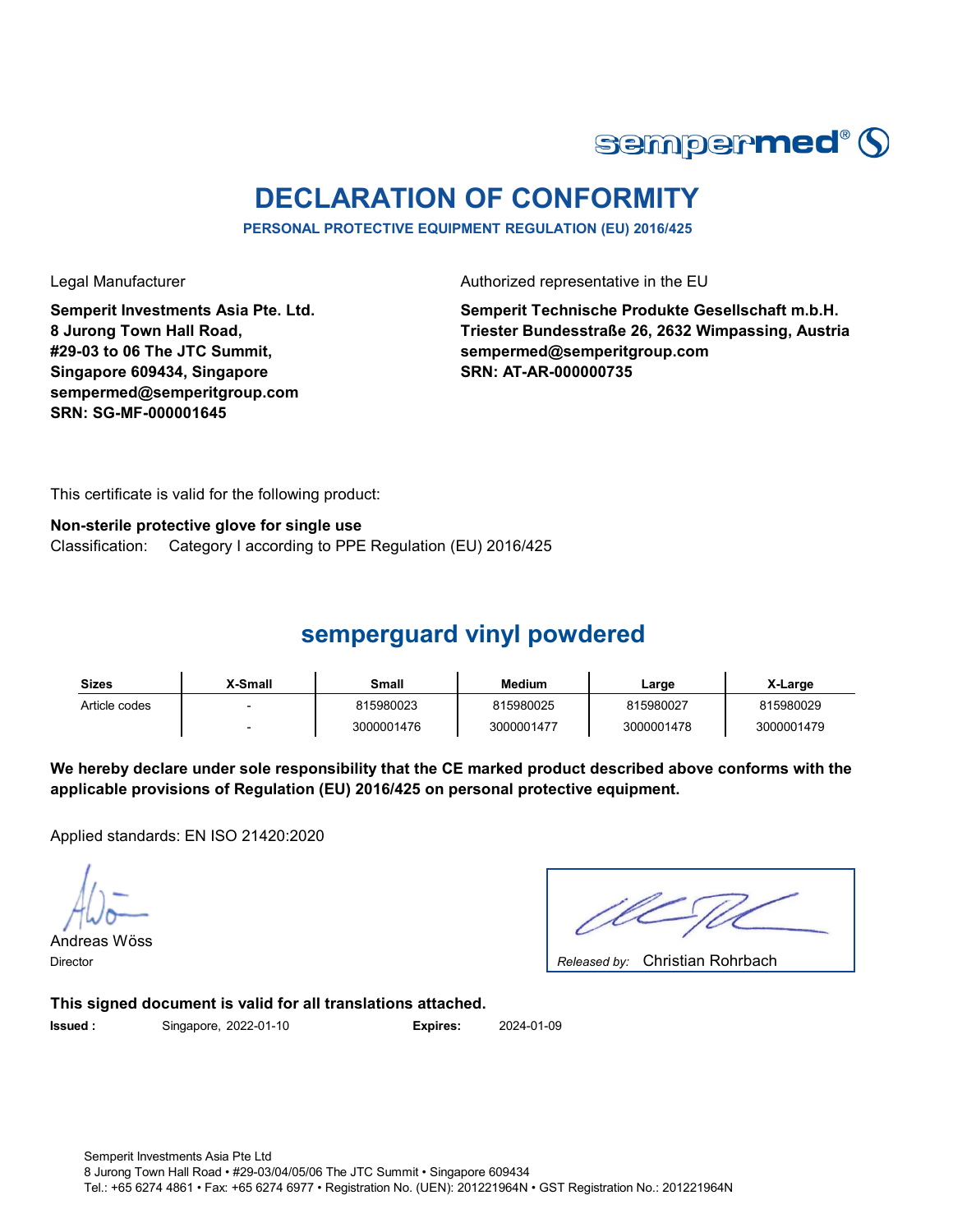

# **KONFORMITÄTSERKLÄRUNG**

VERORDNUNG (EU) 2016/425 FÜR PERSÖNLICHE SCHUTZAUSRÜSTUNG

**Semperit Investments Asia Pte. Ltd. 8 Jurong Town Hall Road, #29-03 to 06 The JTC Summit, Singapore 609434, Singapore sempermed@semperitgroup.com SRN: SG-MF-000001645**

Hersteller EU-Bevollmächtigter

**Semperit Technische Produkte Gesellschaft m.b.H. Triester Bundesstraße 26, 2632 Wimpassing, Austria sempermed@semperitgroup.com SRN: AT-AR-000000735**

Dieses Zertifikat ist gültig für die folgenden Produkte:

**Nicht-steriler Schutzhandschuh für den Einmalgebrauch** Klassifizierung: Kategorie I gemäß PSA Verordnung (EU) 2016/425

## **semperguard vinyl powdered**

| Größen         | X-Small | Small      | <b>Medium</b> | ∟arge      | X-Large    |
|----------------|---------|------------|---------------|------------|------------|
| Artikelnummern |         | 815980023  | 815980025     | 815980027  | 815980029  |
|                |         | 3000001476 | 3000001477    | 3000001478 | 3000001479 |

**Wir bestätigen hiermit unter alleiniger Verantwortung, dass die oben genannten CE gekennzeichneten Produkte mit den maßgeblichen Bestimmungen der Verordnung (EU) 2016/425 für Persönliche Schutzausrüstung übereinstimmen.**

Angewandte Normen: EN ISO 21420:2020

**Ausgestellt am:** Singapore, 2022-01-10

Gültig bis: 2024-01-09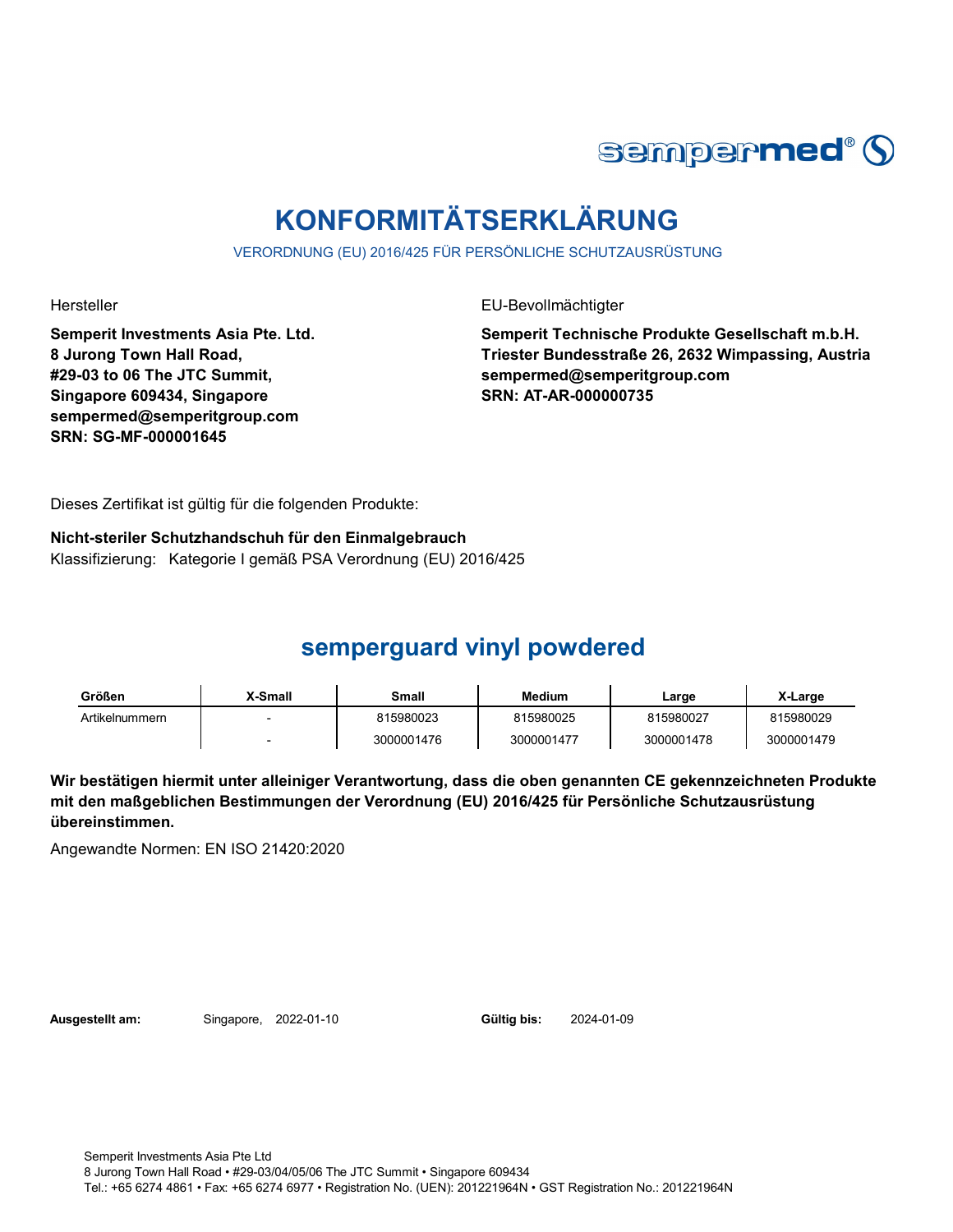

# **DÉCLARATION DE CONFORMITÉ**

RÈGLEMENT (UE) 2016/425 POUR L'ÉQUIPEMENT DE PROTECTION INDIVIDUELLE

Fabricant **Représentant UE** 

**Semperit Investments Asia Pte. Ltd. 8 Jurong Town Hall Road, #29-03 to 06 The JTC Summit, Singapore 609434, Singapore sempermed@semperitgroup.com SRN: SG-MF-000001645**

**Semperit Technische Produkte Gesellschaft m.b.H. Triester Bundesstraße 26, 2632 Wimpassing, Austria sempermed@semperitgroup.com SRN: AT-AR-000000735**

Ce certificat est valable pour les produits suivants :

**Gant de protection non-stérile à usage unique** Classification : Catégorie I selon la règlement EPI (UE) 2016/425

## **semperguard vinyl powdered**

| Tailles           | X-Small | Small      | <b>Medium</b> | Large      | X-Large    |
|-------------------|---------|------------|---------------|------------|------------|
| Numéros d'article |         | 815980023  | 815980025     | 815980027  | 815980029  |
|                   |         | 3000001476 | 3000001477    | 3000001478 | 3000001479 |

**Par la présente, nous déclarons sous notre propre responsabilité que les produits portant le symbole CE mentionnés ci-dessus sont conformes aux dispositions essentielles de la règlement (UE) 2016/425 concernant l'équipement de protection individuelle.**

Normes appliquées : EN ISO 21420:2020

**Délivré le :** Singapore, 2022-01-10

Valable jusqu'au : 2024-01-09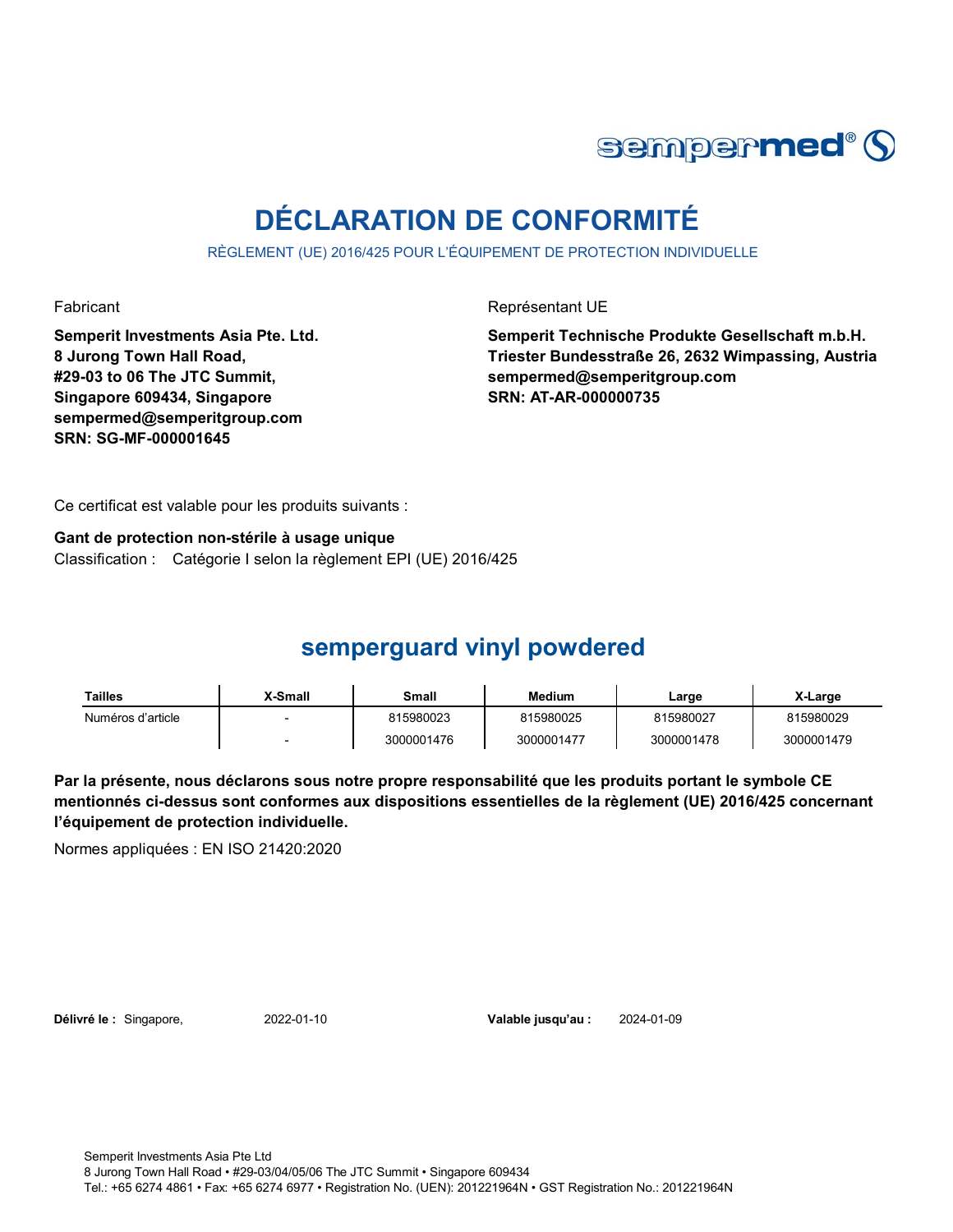

## **DICHIARAZIONE DI CONFORMITÀ**

REGOLAMENTO (UE) 2016/425 DELL'APPARECCHIATURA DI PROTEZIONE INDIVIDUALE

Produttore **Rappresentante autorizzato nell'UE** 

**Semperit Investments Asia Pte. Ltd. 8 Jurong Town Hall Road, #29-03 to 06 The JTC Summit, Singapore 609434, Singapore sempermed@semperitgroup.com SRN: SG-MF-000001645**

**Semperit Technische Produkte Gesellschaft m.b.H. Triester Bundesstraße 26, 2632 Wimpassing, Austria sempermed@semperitgroup.com SRN: AT-AR-000000735**

Questo certificato è valido per il seguente prodotto:

**Guanto protettivo non sterile monouso** Clasificazione: Categoria I secondo il regolamento (UE) 2016/425 del PPE

## **semperguard vinyl powdered**

| <b>Misure</b>   | X-Small | Small      | <b>Medium</b> | ∟arge      | X-Large    |
|-----------------|---------|------------|---------------|------------|------------|
| Codici articolo |         | 815980023  | 815980025     | 815980027  | 815980029  |
|                 |         | 3000001476 | 3000001477    | 3000001478 | 3000001479 |

**Con la presente, dichiariamo sotto la nostra esclusiva responsabilità che il prodotto con marchio CE sopra descritto è conforme alle disposizioni applicabili del Regolamento (UE) 2016/425 sui dispositivi di protezione individuale.**

Norme applicate: EN ISO 21420:2020

Rilasciato: Singapore, 2022-01-10 **Scade:** 

2024-01-09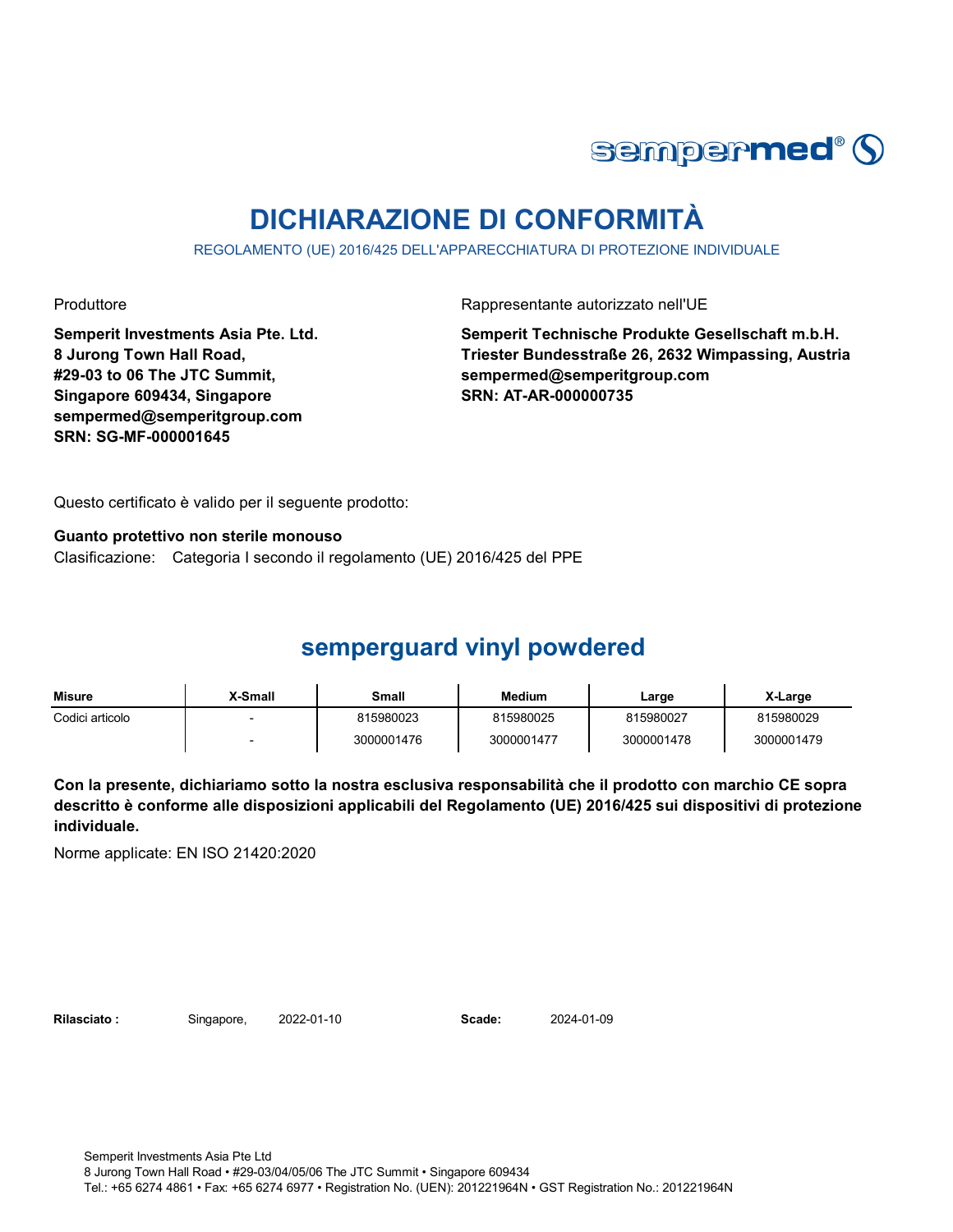

## **CONFORMITEITSVERKLARING**

VERORDENING (EU) 2016/425 BETREFFENDE PERSOONLIJKE BESCHERMENDE UITRUSTING

Fabrikant Gemachtigde EU

**Semperit Investments Asia Pte. Ltd. 8 Jurong Town Hall Road, #29-03 to 06 The JTC Summit, Singapore 609434, Singapore sempermed@semperitgroup.com SRN: SG-MF-000001645**

**Semperit Technische Produkte Gesellschaft m.b.H. Triester Bundesstraße 26, 2632 Wimpassing, Austria sempermed@semperitgroup.com SRN: AT-AR-000000735**

Dit certificaat is geldig voor de volgende producten:

**Niet-steriele beschermende handschoen voor eenmalig gebruik** Classificatie: Categorie I volgens PBM-verordening (EU) 2016/425

## **semperguard vinyl powdered**

| <b>Maten</b>   | X-Small | Small      | <b>Medium</b> | Large      | X-Large    |
|----------------|---------|------------|---------------|------------|------------|
| Artikelnummers |         | 815980023  | 815980025     | 815980027  | 815980029  |
|                |         | 3000001476 | 3000001477    | 3000001478 | 3000001479 |

**Hierbij verklaren wij onder uitsluitende verantwoordelijkheid, dat de bovengenoemde CE-gemarkeerde producten voldoen aan de relevante bepalingen van de Verordening (EU) 2016/425 betreffende persoonlijke beschermingsmiddelen.**

Toegepaste normen: EN ISO 21420:2020

Uitgegeven op: Singapore, 2022-01-10

Geldig tot: 2024-01-09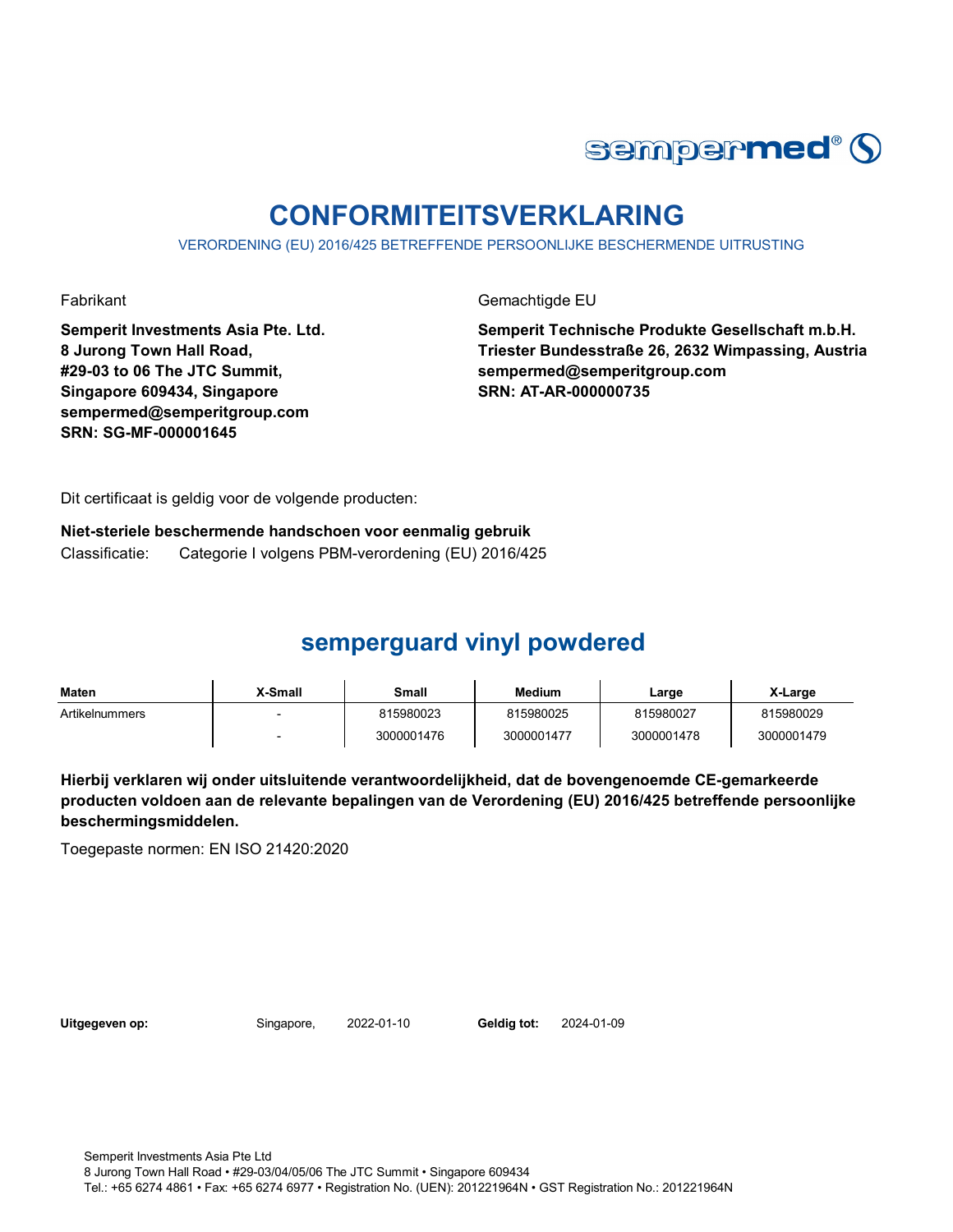

# **DECLARACIÓN DE CONFORMIDAD**

REGLAMENTO (UE) 2016/425 PARA EQUIPAMIENTOS PERSONALES

Fabricante Representante de la UE

**Semperit Investments Asia Pte. Ltd. 8 Jurong Town Hall Road, #29-03 to 06 The JTC Summit, Singapore 609434, Singapore sempermed@semperitgroup.com SRN: SG-MF-000001645**

**Semperit Technische Produkte Gesellschaft m.b.H. Triester Bundesstraße 26, 2632 Wimpassing, Austria sempermed@semperitgroup.com SRN: AT-AR-000000735**

El presente certificado es válido para los siguientes productos:

**Guante de protección no estéril para un solo uso** Clasificación: Categoría I según el Reglamento EPI (UE) 2016/425

## **semperguard vinyl powdered**

| Tamaños            | X-Small | Small      | Medium     | Large      | X-Large    |
|--------------------|---------|------------|------------|------------|------------|
| Número de artículo |         | 815980023  | 815980025  | 815980027  | 815980029  |
|                    |         | 3000001476 | 3000001477 | 3000001478 | 3000001479 |

**Por la presente confirmamos, bajo nuestra exclusiva responsabilidad, que los productos con la marca CE antes mencionados cumplen con las disposiciones aplicables del Reglamento (UE) 2016/425 sobre equipos de protección personal.**

Normas aplicadas: EN ISO 21420:2020

**Expedido el:** Singapore, 2022-01-10

Válido hasta: 2024-01-09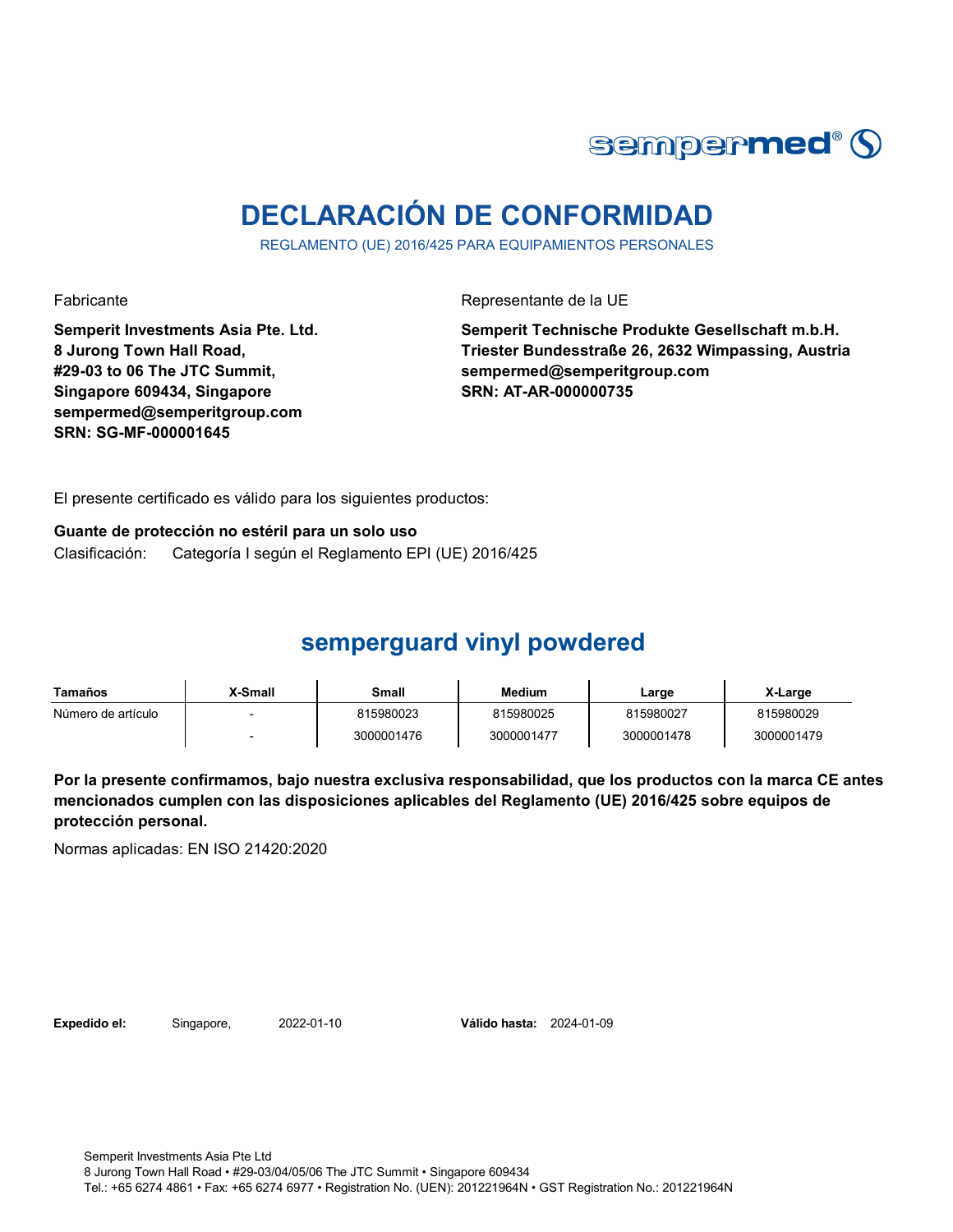

## **DECLARAÇÃO DE CONFORMIDADE**

REGULAMENTO (UE) 2016/425 SOBRE EQUIPAMENTO DE PROTEÇÃO INDIVIDUAL

Fabricante Representante da UE

**Semperit Investments Asia Pte. Ltd. 8 Jurong Town Hall Road, #29-03 to 06 The JTC Summit, Singapore 609434, Singapore sempermed@semperitgroup.com SRN: SG-MF-000001645**

**Semperit Technische Produkte Gesellschaft m.b.H. Triester Bundesstraße 26, 2632 Wimpassing, Austria sempermed@semperitgroup.com SRN: AT-AR-000000735**

Este certificado é válido para os seguintes produtos:

**Luva de proteção não estéril para uso único** Classificação: Categoria I de acordo com o regulamento EPI (UE) 2016/425

## **semperguard vinyl powdered**

| Tamanhos          | <b>X-Small</b> | Small      | Medium     | Large      | X-Large    |
|-------------------|----------------|------------|------------|------------|------------|
| Números de artigo |                | 815980023  | 815980025  | 815980027  | 815980029  |
|                   |                | 3000001476 | 3000001477 | 3000001478 | 3000001479 |

**Declaramos desta forma, sob a nossa exclusiva responsabilidade, que os produtos com a marca CE acima mencionados cumprem as disposições relevantes do regulamento (UE) 2016/425 para Equipamentos de Proteção Individual.**

Normas aplicadas: EN ISO 21420:2020

**Emitido em:** Singapore, 2022-01-10

Válido até: 2024-01-09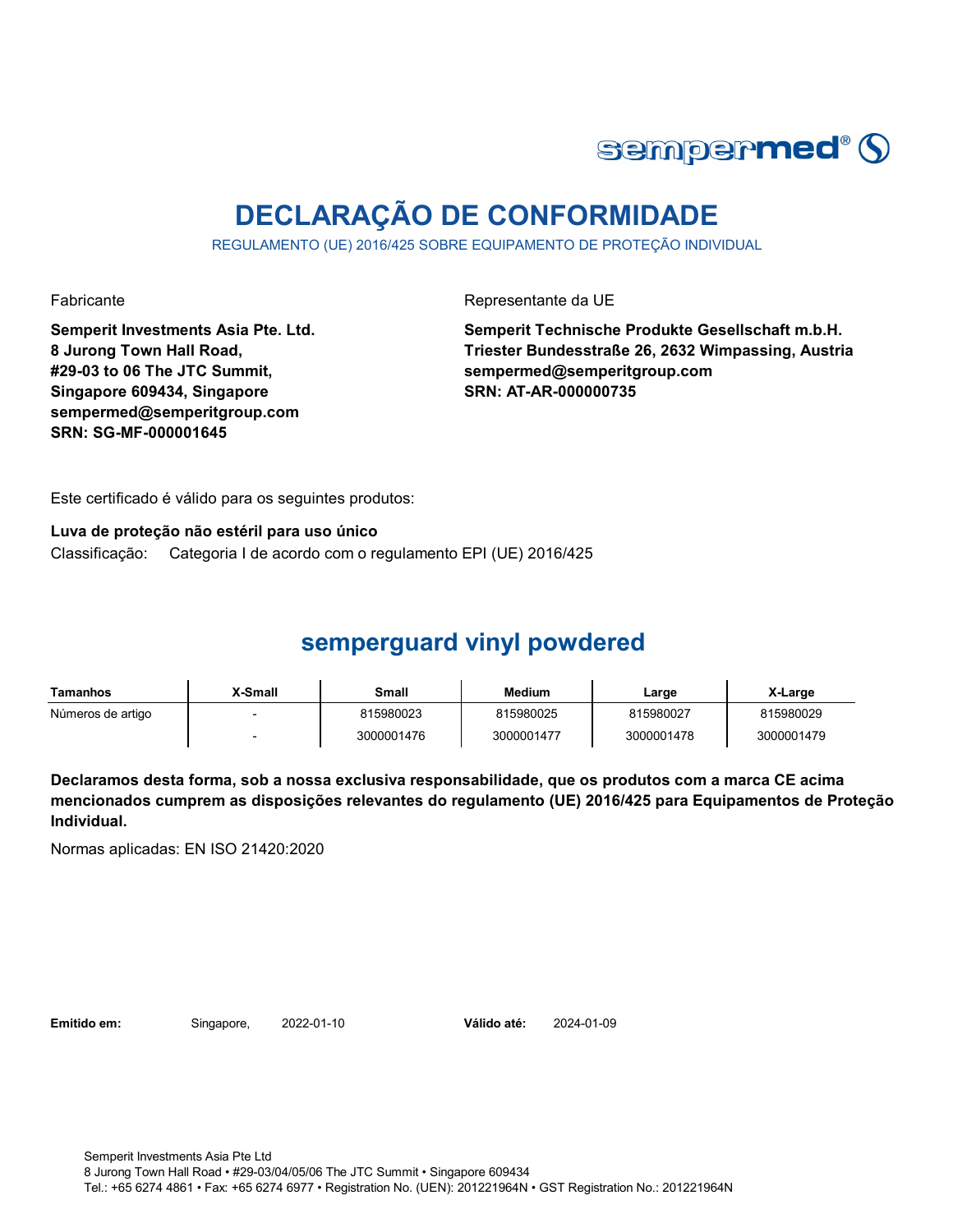

## **DEKLARATON OM ÖVERENSSTÄMMELSE**

FÖRORDNING (EU) 2016/425 FÖR PERSONLIG SKYDDSUTRUSTNING

Tillverkare Behörig representant hos EU

**Semperit Investments Asia Pte. Ltd. 8 Jurong Town Hall Road, #29-03 to 06 The JTC Summit, Singapore 609434, Singapore sempermed@semperitgroup.com SRN: SG-MF-000001645**

**Semperit Technische Produkte Gesellschaft m.b.H. Triester Bundesstraße 26, 2632 Wimpassing, Austria sempermed@semperitgroup.com SRN: AT-AR-000000735**

Detta certifikat gäller följande produkt:

**Icke-steril skyddshandske för engångsanvändning** 

Klassificering: Kategori I enligt EU-förordning för personlig skyddsutrustning (PPE) 2016/425

### **semperguard vinyl powdered**

| <b>Storlekar</b> | X-Small | Small      | <b>Medium</b> | Large      | X-Large    |
|------------------|---------|------------|---------------|------------|------------|
| Artikelkoder     |         | 815980023  | 815980025     | 815980027  | 815980029  |
|                  |         | 3000001476 | 3000001477    | 3000001478 | 3000001479 |

**Vi förklarar härmed under eget exklusivt ansvar att ovan beskrivna, CE-markerade produkt stämmer överens med tillämpliga bestämmelser i EU-förordningen 2016/425 för personlig skyddsutrustning.**

Tillämpade standarder: EN ISO 21420:2020

Daterad : Singapore, 2022-01-10 Giltig till:

2024-01-09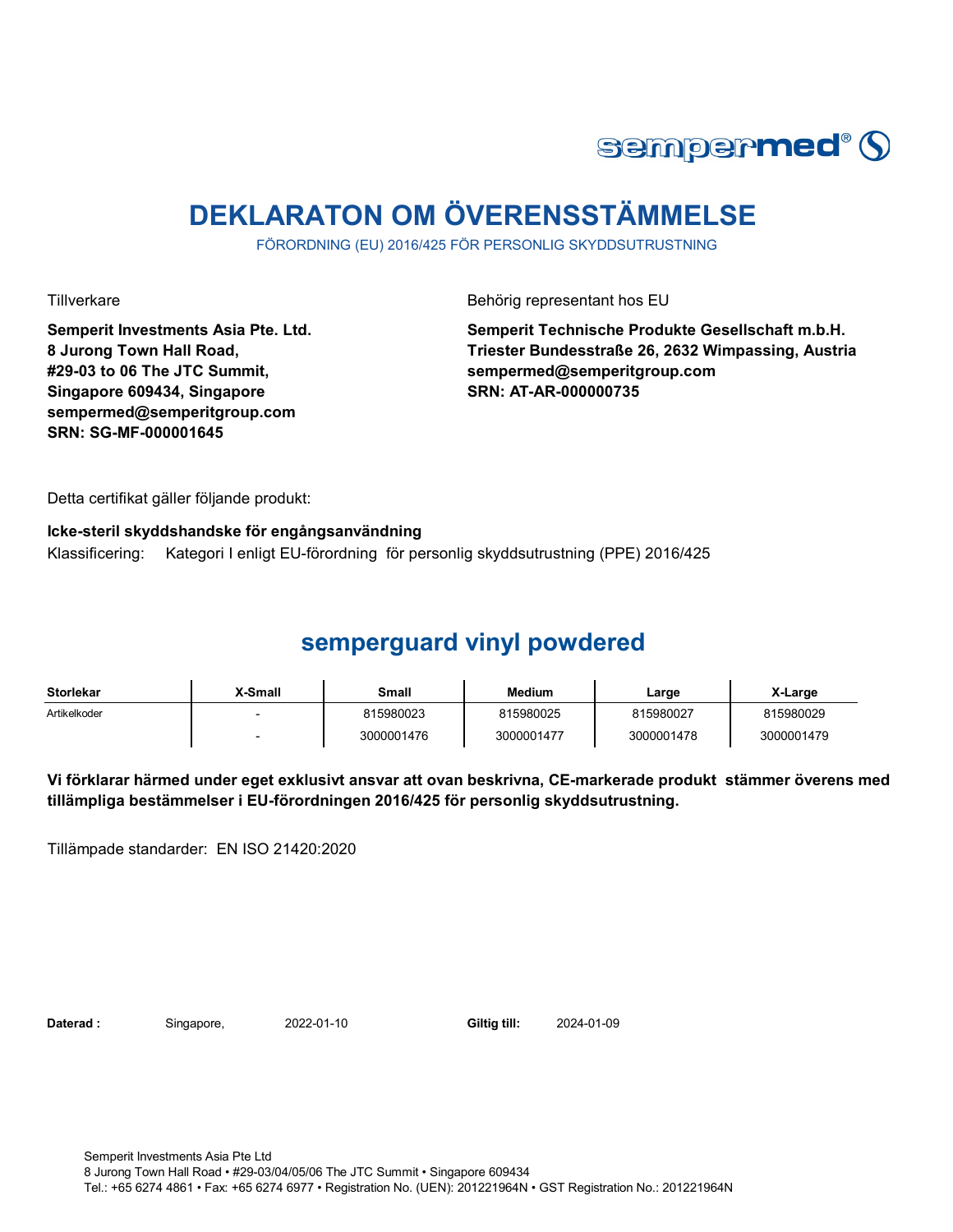

## **KONFORMITETSERKLÆRING**

FORORDNING (EU) 2016/425 FOR PERSONLIGE VÆRNEMIDLER

Producent **EU-befuldmægtigede** 

**Semperit Investments Asia Pte. Ltd. 8 Jurong Town Hall Road, #29-03 to 06 The JTC Summit, Singapore 609434, Singapore sempermed@semperitgroup.com SRN: SG-MF-000001645**

**Semperit Technische Produkte Gesellschaft m.b.H. Triester Bundesstraße 26, 2632 Wimpassing, Austria sempermed@semperitgroup.com SRN: AT-AR-000000735**

Dette certifikat er gyldigt for følgende produkter:

**Ikke-steril beskyttelseshandske til engangsbrug** Klassificering: Kategori I jævnfør PVM-lovgivningen (EU) 2016/425

## **semperguard vinyl powdered**

| Størrelser   | X-Small | Small      | <b>Medium</b> | Large      | X-Large    |
|--------------|---------|------------|---------------|------------|------------|
| Artikelnumre |         | 815980023  | 815980025     | 815980027  | 815980029  |
|              |         | 3000001476 | 3000001477    | 3000001478 | 3000001479 |

**Vi bekræfter hermed under fuldt ansvar, at de ovenfor nævnte CE-mærkede produkter stemmer overens med med de afgørende bestemmelser i forordningen (EU) 2016/425 for personlige værnemidler.** 

Anvendte standarder: EN ISO 21420:2020

**Udstedt den:** Singapore, 2022-01-10

Gyldig til: 2024-01-09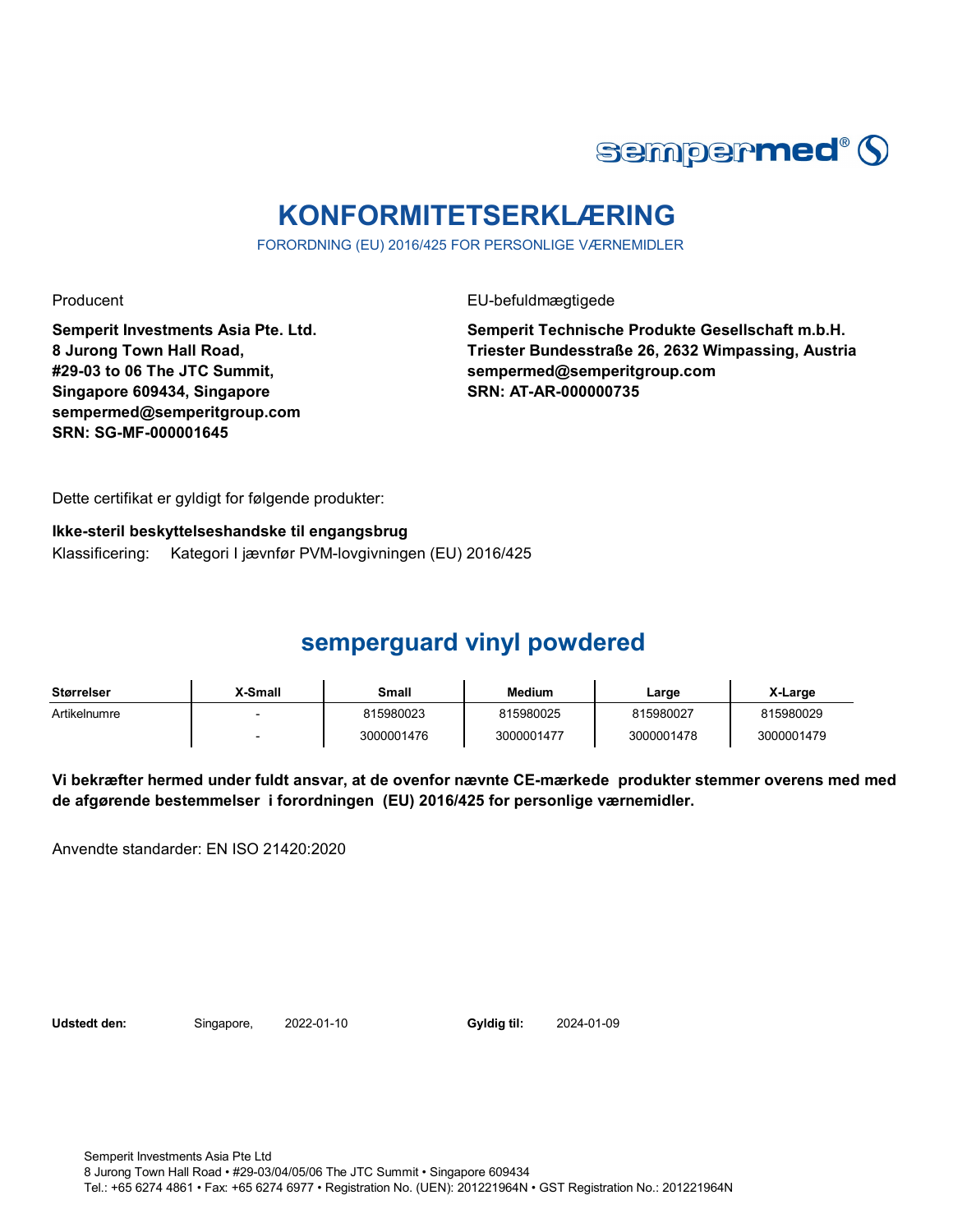

## **KONFORMITETSERKLÆRING**

FORORDNING (EU) 2016/425 OM PERSONLIG VERNEUTSTYR

Produsent Autorisert representant i EU

**Semperit Investments Asia Pte. Ltd. 8 Jurong Town Hall Road, #29-03 to 06 The JTC Summit, Singapore 609434, Singapore sempermed@semperitgroup.com SRN: SG-MF-000001645**

**Semperit Technische Produkte Gesellschaft m.b.H. Triester Bundesstraße 26, 2632 Wimpassing, Austria sempermed@semperitgroup.com SRN: AT-AR-000000735**

Dette sertifikatet er gyldig for følgende produkter:

#### **Ikke-steril beskyttelseshanske for engangsbruk**

Klassifisering: Kategori I i henhold til PVU-forordningen (EU) nr. 2016/425

### **semperguard vinyl powdered**

| Størrelser    | <b>X-Small</b>           | Small      | <b>Medium</b> | Large      | X-Large    |
|---------------|--------------------------|------------|---------------|------------|------------|
| Artikkelnumre |                          | 815980023  | 815980025     | 815980027  | 815980029  |
|               | $\overline{\phantom{0}}$ | 3000001476 | 3000001477    | 3000001478 | 3000001479 |

**Vi erklærer herved under eneansvar at det CE-merkede produktet som er nevnt ovenfor oppfyller de relevante bestemmelsene i Forordning (EU) nr. 2016/425 om personlig verneutstyr.**

Relevante standarder: EN ISO 21420:2020

Utstedt den: Singapore, 2022-01-10

Gyldig til: 2024-01-09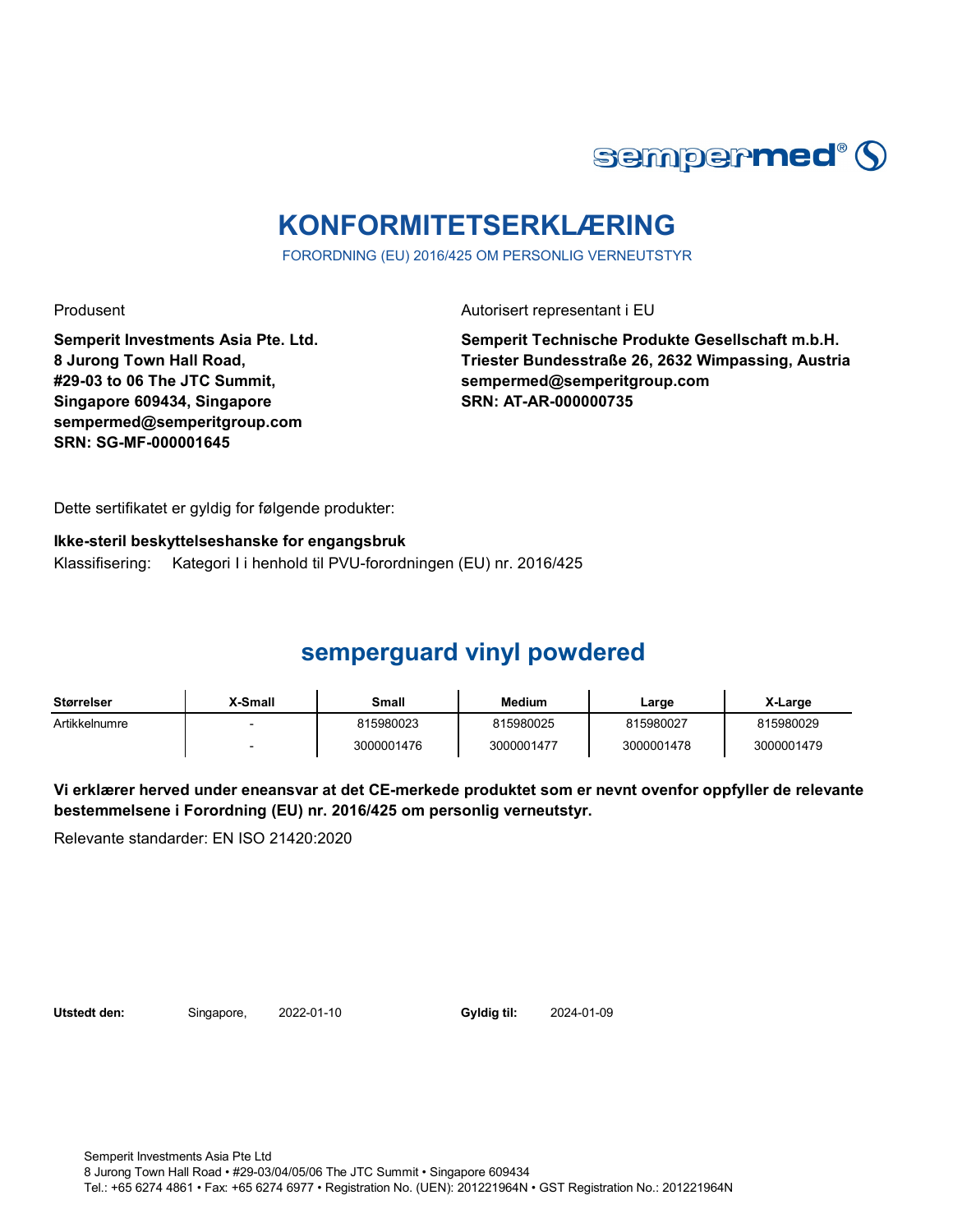

## **VAATIMUSTENMUKAISUUSVAKUUTUS**

HENKILÖNSUOJAIMISTA ANNETTU ASETUS (EU) 2016/425

Valmistaja EU:n valtuutettu edustaja

**Semperit Investments Asia Pte. Ltd. 8 Jurong Town Hall Road, #29-03 to 06 The JTC Summit, Singapore 609434, Singapore sempermed@semperitgroup.com SRN: SG-MF-000001645**

**Semperit Technische Produkte Gesellschaft m.b.H. Triester Bundesstraße 26, 2632 Wimpassing, Austria sempermed@semperitgroup.com SRN: AT-AR-000000735**

Tämä sertifikaatti koskee seuraavia tuotteita:

#### **Kertakäyttöinen ei-steriili suojakäsine**

Luokitus: Luokka I henkilönsuojaimista annetun asetuksen (EU) 2016/425 mukaisesti

### **semperguard vinyl powdered**

| Koot         | X-Small | Small      | <b>Medium</b> | Large      | X-Large    |
|--------------|---------|------------|---------------|------------|------------|
| Tuotenumerot |         | 815980023  | 815980025     | 815980027  | 815980029  |
|              |         | 3000001476 | 3000001477    | 3000001478 | 3000001479 |

**Täten vahvistamme yksinomaisella vastuullamme, että CE-merkityt tuotteet vastaavat henkilönsuojaimista annetun asetuksen (EU) 2016/425 mukaisia perustavanlaatuisia vaatimuksia.**

Sovelletut standardit: EN ISO 21420:2020

**Laadittu :** Singapore, **Voimassa (asti):** 2022-01-10 2024-01-09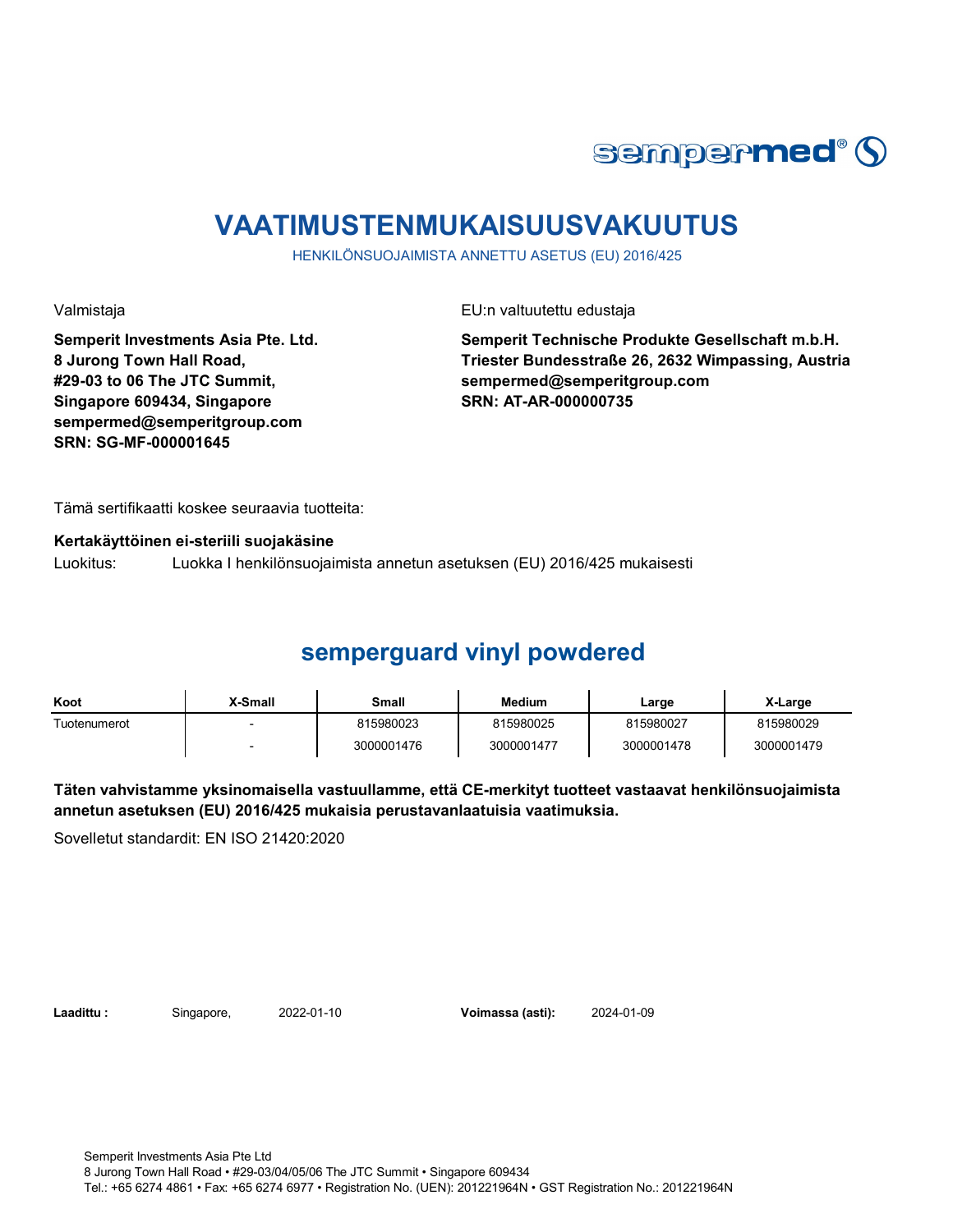

## **ATITIKTIES DEKLARACIJA**

REGLAMENTAS (ES) 2016/425 DĖL ASMENINIŲ APSAUGOS PRIEMONIŲ

Gamintojas **ES** įgaliotas asmuo

**Semperit Investments Asia Pte. Ltd. 8 Jurong Town Hall Road, #29-03 to 06 The JTC Summit, Singapore 609434, Singapore sempermed@semperitgroup.com SRN: SG-MF-000001645**

**Semperit Technische Produkte Gesellschaft m.b.H. Triester Bundesstraße 26, 2632 Wimpassing, Austria sempermed@semperitgroup.com SRN: AT-AR-000000735**

Šis sertifikatas galioja toliau nurodytiems produktams:

**Nesterilios vienkartinio naudojimo apsauginės pirštinės**

Klasifikacija: I kategorija pagal reglamentą (ES) 2016/425 dėl asmeninių apsaugos priemonių

## **semperguard vinyl powdered**

| Dydžiai         | X-Small | Small      | <b>Medium</b> | Large      | X-Large    |
|-----------------|---------|------------|---------------|------------|------------|
| Prekiu numeriai |         | 815980023  | 815980025     | 815980027  | 815980029  |
|                 |         | 3000001476 | 3000001477    | 3000001478 | 3000001479 |

**Prisiimdami visą atsakomybę, šiuo dokumentu patvirtiname, kad anksčiau paminėti CE paženklinti produktai atitinka svarbiausius reglamentą dėl asmeninių apsaugos priemonių (ES) 2016/425 reikalavimus.**

Taikomi standartai: EN ISO 21420:2020

**Išduota :** Singapore, **Galioja iki:** 2022-01-10 2024-01-09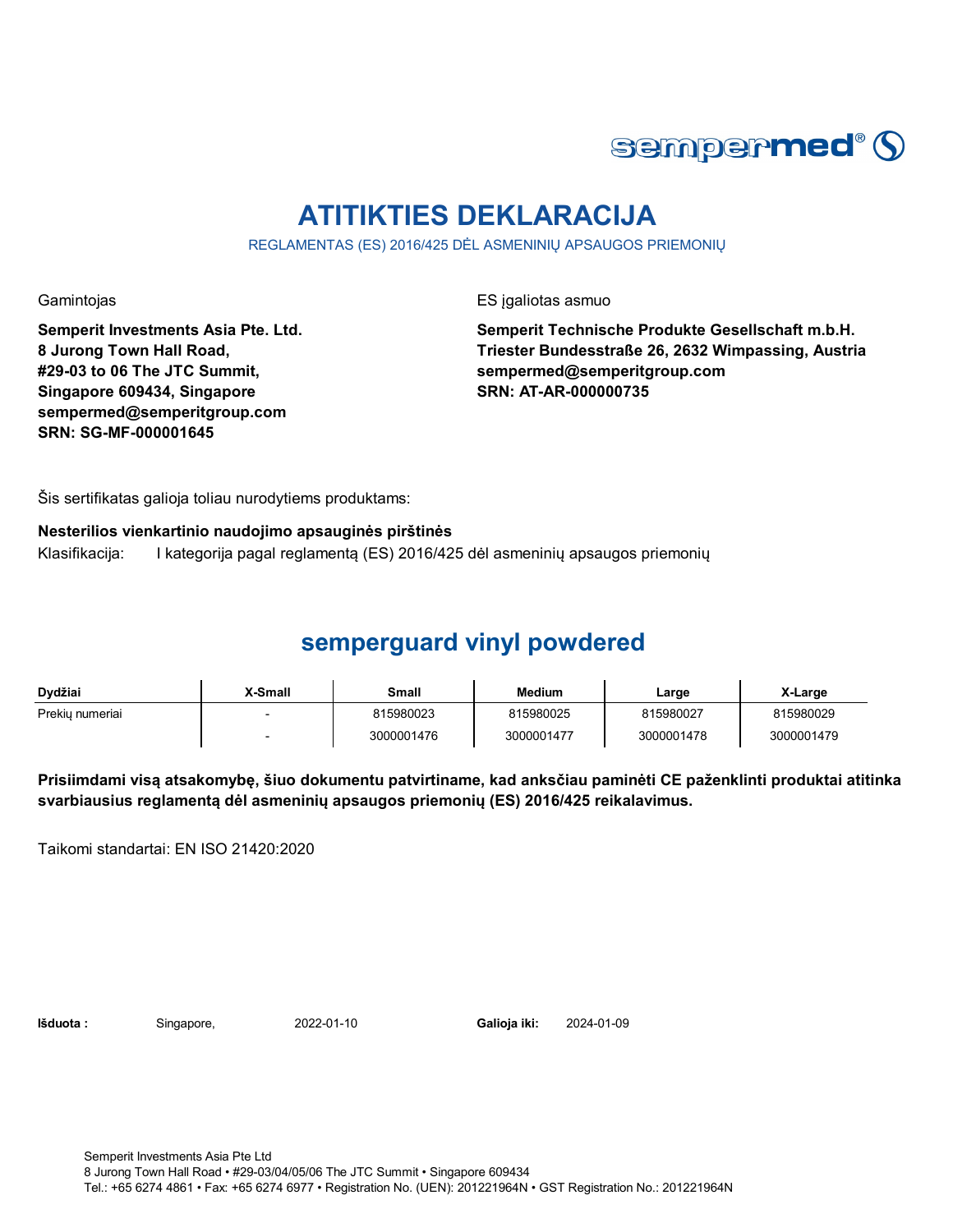

# **ATBILSTĪBAS DEKLARĀCIJA**

REGULA (ES) 2016/425 PAR INDIVIDUĀLAJIEM AIZSARDZĪBAS LĪDZEKLIEM

Likumīgais ražotājs **Pilnvarotais pārstāvis ES** 

**Semperit Investments Asia Pte. Ltd. 8 Jurong Town Hall Road, #29-03 to 06 The JTC Summit, Singapore 609434, Singapore sempermed@semperitgroup.com SRN: SG-MF-000001645**

**Semperit Technische Produkte Gesellschaft m.b.H. Triester Bundesstraße 26, 2632 Wimpassing, Austria sempermed@semperitgroup.com SRN: AT-AR-000000735**

Šis sertifikāts ir derīgs šādam produktam:

**Nesterili aizsargcimdi vienreizējai lietošanai** Klasifikācija: I kategorija saskaņā ar IAL Regulu (ES) 2016/425

### **semperguard vinyl powdered**

| Izmēri          | X-Small | Small      | <b>Medium</b> | Large      | X-Large    |
|-----------------|---------|------------|---------------|------------|------------|
| Artikula numurs |         | 815980023  | 815980025     | 815980027  | 815980029  |
|                 |         | 3000001476 | 3000001477    | 3000001478 | 3000001479 |

**Ar šo mēs apliecinām, ka iepriekš aprakstītais produkts ar CE marķējumu atbilst Regulas (ES) 2016/425 par individuālajiem aizsardzības līdzekļiem piemērojamajiem noteikumiem.**

Piemērotie standarti: EN ISO 21420:2020

**Izdots :** Singapore, 2022-01-10 **Derīgs līdz:** 2024-01-09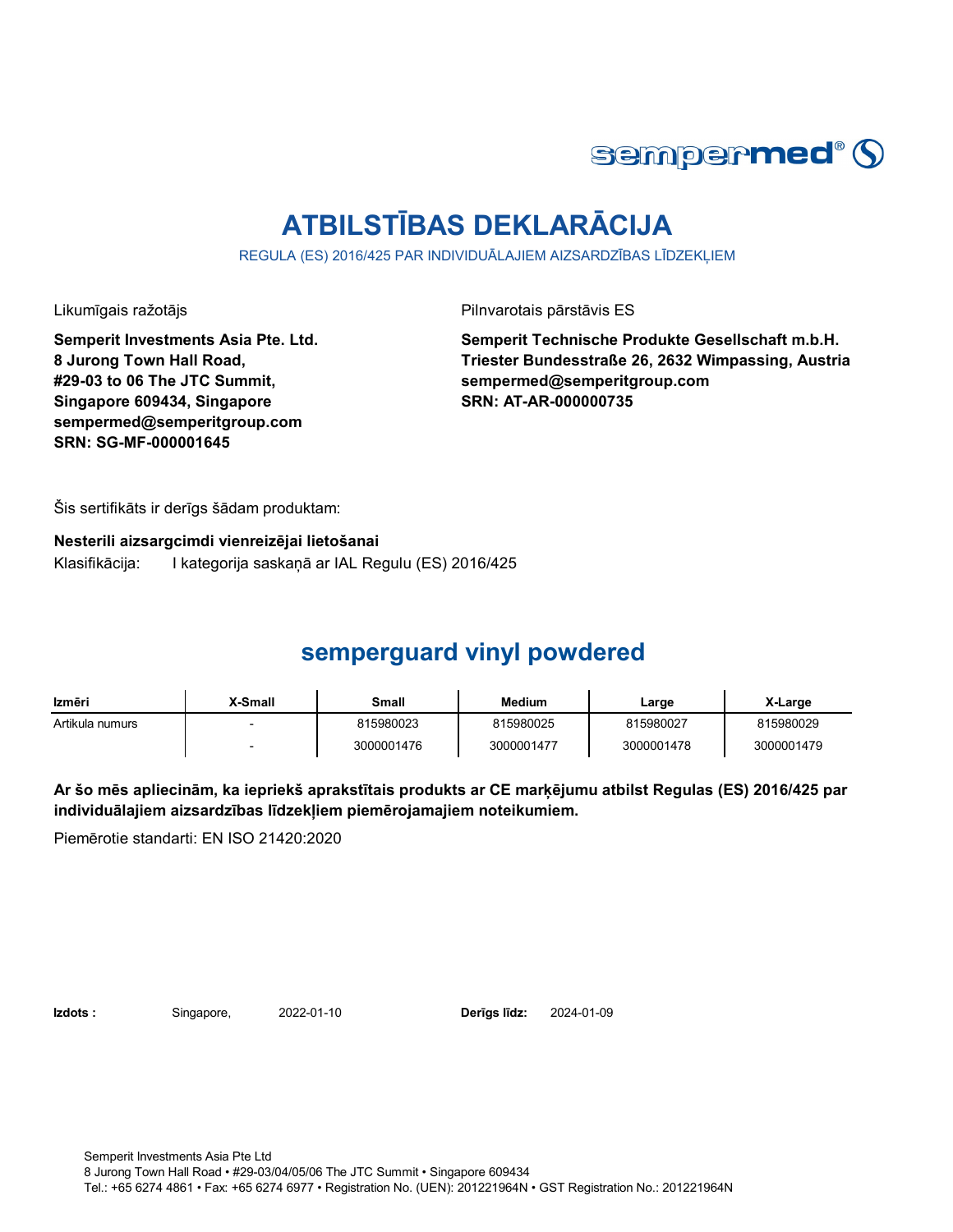

## **VASTAVUSDEKLARATSIOON**

ISIKUKAITSEVAHENDITE MÄÄRUS (EL) 2016/425

Tootja Volitatud esindaja EL-is

**Semperit Investments Asia Pte. Ltd. 8 Jurong Town Hall Road, #29-03 to 06 The JTC Summit, Singapore 609434, Singapore sempermed@semperitgroup.com SRN: SG-MF-000001645**

**Semperit Technische Produkte Gesellschaft m.b.H. Triester Bundesstraße 26, 2632 Wimpassing, Austria sempermed@semperitgroup.com SRN: AT-AR-000000735**

See sertifikaat kehtib järgmistele toodetele:

#### **Mittesteriilne kaitsekinnas ühekordseks kasutuseks**

Klassifikatsioon: I kategooria kooskõlas isikukaitsevahendite määrusega (EL) 2016/425

### **semperguard vinyl powdered**

| Suurused     | X-Small | Small      | <b>Medium</b> | ∟arge      | X-Large    |
|--------------|---------|------------|---------------|------------|------------|
| Tootenumbrid |         | 815980023  | 815980025     | 815980027  | 815980029  |
|              |         | 3000001476 | 3000001477    | 3000001478 | 3000001479 |

**Kinnitame oma ainuvastutusel, et eespool nimetatud CE-märgistusega tooted on kooskõlas isikukaitsevahendite määruse (EL) 2016/425 põhisätetega.**

Kohaldatud normid: EN ISO 21420:2020

**Välja andmise aeg :** Singapore, 2022-01-10

**Kehtivusaeg: 2024-01-09**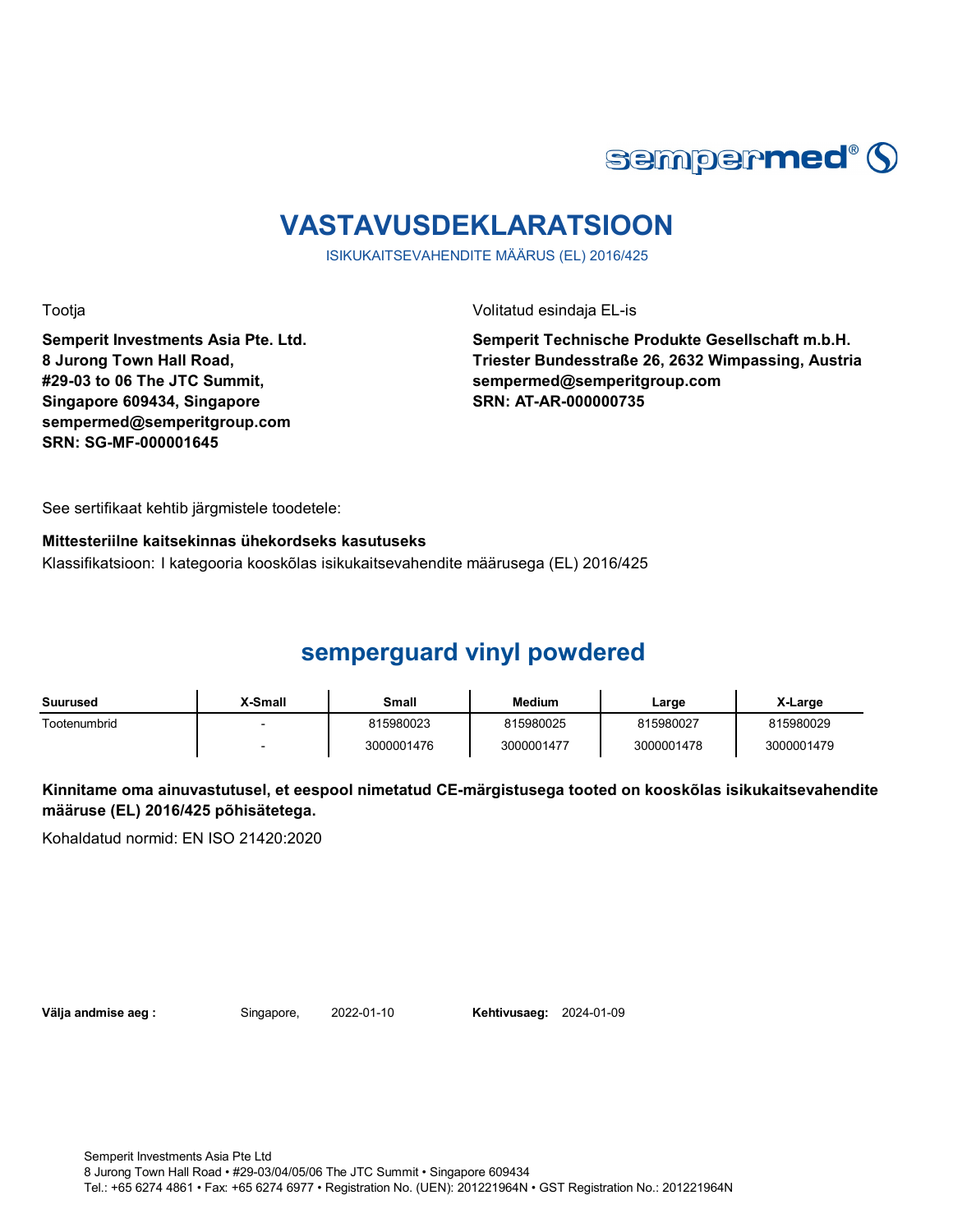

# **PROHLÁŠENÍ O SHODĚ**

NAŘÍZENÍ (EU) 2016/425 PRO OSOBNÍ OCHRANNÉ PROSTŘEDKY

Výrobce EU zplnomocněný zástupce

**Semperit Investments Asia Pte. Ltd. 8 Jurong Town Hall Road, #29-03 to 06 The JTC Summit, Singapore 609434, Singapore sempermed@semperitgroup.com SRN: SG-MF-000001645**

**Semperit Technische Produkte Gesellschaft m.b.H. Triester Bundesstraße 26, 2632 Wimpassing, Austria sempermed@semperitgroup.com SRN: AT-AR-000000735**

Tento certifikát je platný pro následující produkty:

**Nesterilní ochranná rukavice pro jednorázové použití** Klasifikace Kategorie I podle nařízení o OOP (EU) 2016/425

### **semperguard vinyl powdered**

| Velikosti      | <b>X-Small</b> | Small      | <b>Medium</b> | Large      | X-Large    |
|----------------|----------------|------------|---------------|------------|------------|
| Číslo produktu |                | 815980023  | 815980025     | 815980027  | 815980029  |
|                |                | 3000001476 | 3000001477    | 3000001478 | 3000001479 |

**Tímto potvrzujeme s výlučnou odpovědností, že výše uvedené produkty označené jako CE souhlasí s příslušnými ustanoveními nařízení (EU) 2016/425 pro Osobní ochranné prostředky.**

Použité normy: EN ISO 21420:2020

Vystaveno dne: Singapore, 2022-01-10

Platné do: 2024-01-09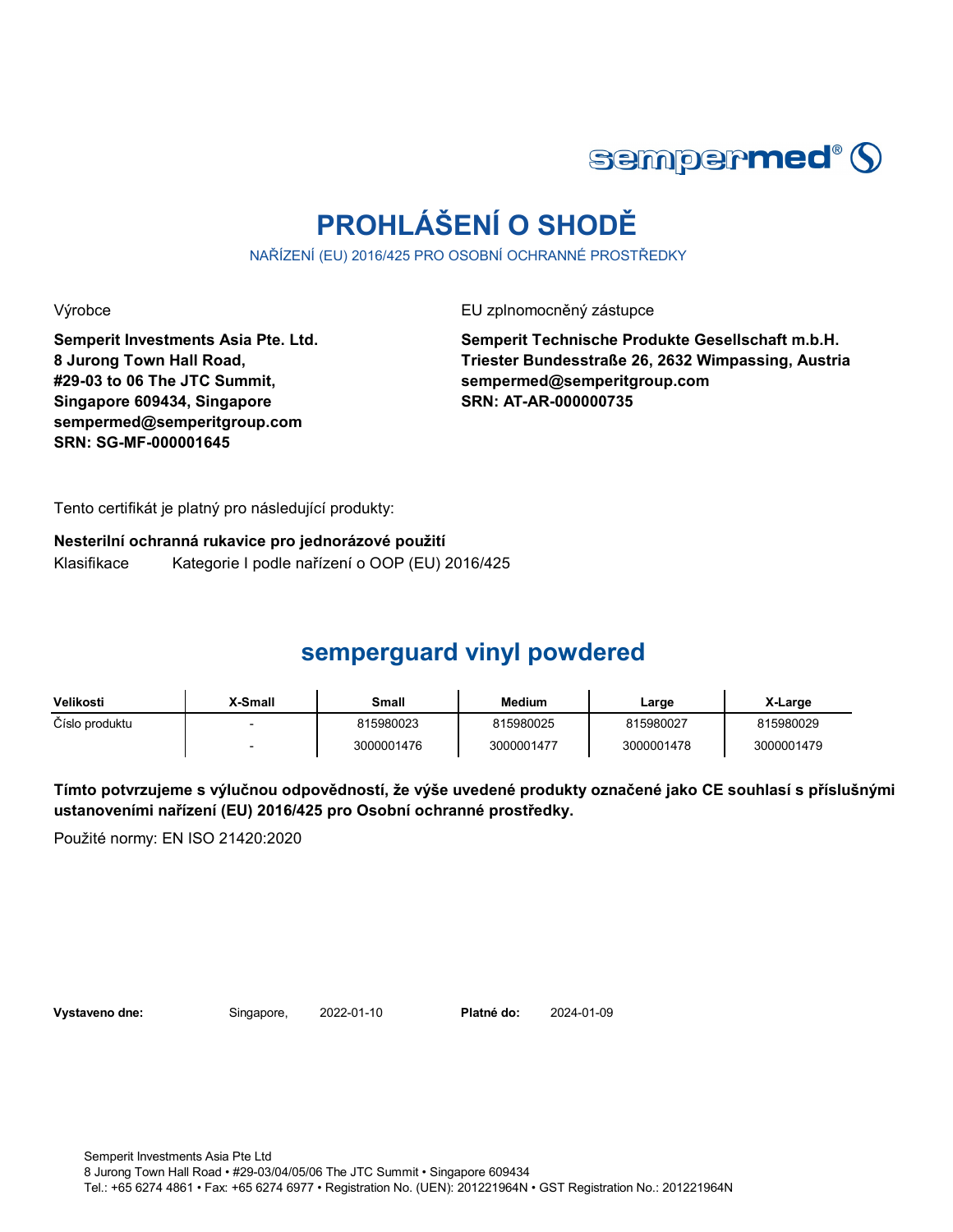

## **VYHLÁSENIE O ZHODE**

NARIADENIE (EÚ) 2016/425 O OSOBNÝCH OCHRANNÝCH PROSTRIEDKOCH

Výrobca **Splnomocnenec pre EÚ** 

**Semperit Investments Asia Pte. Ltd. 8 Jurong Town Hall Road, #29-03 to 06 The JTC Summit, Singapore 609434, Singapore sempermed@semperitgroup.com SRN: SG-MF-000001645**

**Semperit Technische Produkte Gesellschaft m.b.H. Triester Bundesstraße 26, 2632 Wimpassing, Austria sempermed@semperitgroup.com SRN: AT-AR-000000735**

Tento certifikát je platný pre nasledujúce body:

#### **Nesterilné ochranné rukavice na jedno použitie**

Klasifikácia: Kategória I podľa Nariadenia o osobných ochranných pomôckach (EU) 2016/425

### **semperguard vinyl powdered**

| Veľkosti      | <b>X-Small</b> | Small      | <b>Medium</b> | Large      | X-Large    |
|---------------|----------------|------------|---------------|------------|------------|
| Výrobné čísla |                | 815980023  | 815980025     | 815980027  | 815980029  |
|               |                | 3000001476 | 3000001477    | 3000001478 | 3000001479 |

**Týmto vo svojej výhradnej zodpovednosti potvrdzujeme, že výrobky označené symbolom CE sú v súlade so smerodajnými ustanoveniami Nariadenia (EÚ) 2016/425 o osobných ochranných prostriedkoch.**

Súvisiace normy: EN ISO 21420:2020

Vyhotovené dňa: Singapore, 2022-01-10 Platné do:

2024-01-09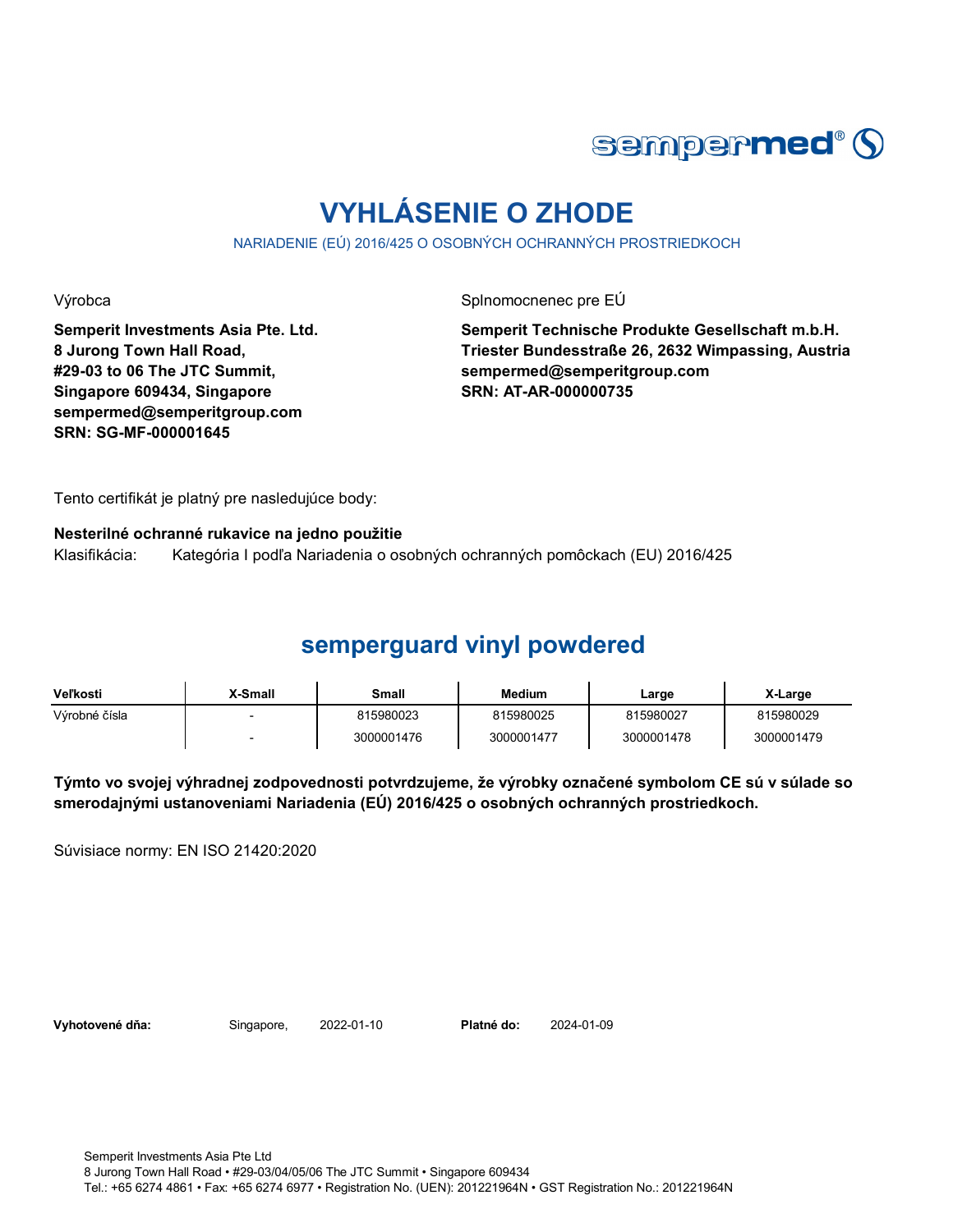

# **MEGFELELŐSÉGI NYILATKOZAT**

EGYÉNI VÉDŐESZKÖZÖKRŐL SZÓLÓ (EU) 2016/425 RENDELET

Gyártó EU-meghatalmazott

**Semperit Investments Asia Pte. Ltd. 8 Jurong Town Hall Road, #29-03 to 06 The JTC Summit, Singapore 609434, Singapore sempermed@semperitgroup.com SRN: SG-MF-000001645**

**Semperit Technische Produkte Gesellschaft m.b.H. Triester Bundesstraße 26, 2632 Wimpassing, Austria sempermed@semperitgroup.com SRN: AT-AR-000000735**

Ez a tanúsítvány a következő termékekre érvényes:

#### **Egyszer használatos, nem steril védőkesztyű**

Osztályozás: I. kategória az egyéni védőeszközökről szóló (EU) 2016/425 rendelet szerint

### **semperguard vinyl powdered**

| Méretek    | X-Small | Small      | Medium     | Large      | X-Large    |
|------------|---------|------------|------------|------------|------------|
| Cikkszámok |         | 815980023  | 815980025  | 815980027  | 815980029  |
|            |         | 3000001476 | 3000001477 | 3000001478 | 3000001479 |

**Ezennel kizárólagos felelősségünk mellett kijelentjük, hogy a fent említett CE jelzésű termékek megfelelnek az egyéni védőeszközökre irányuló 2016/425/EU rendelet vonatkozó előírásainak.**

Alkalmazott szabványok: EN ISO 21420:2020

**Kelt :** Singapore, 2022-01-10

**Érvényes:** 2024-01-09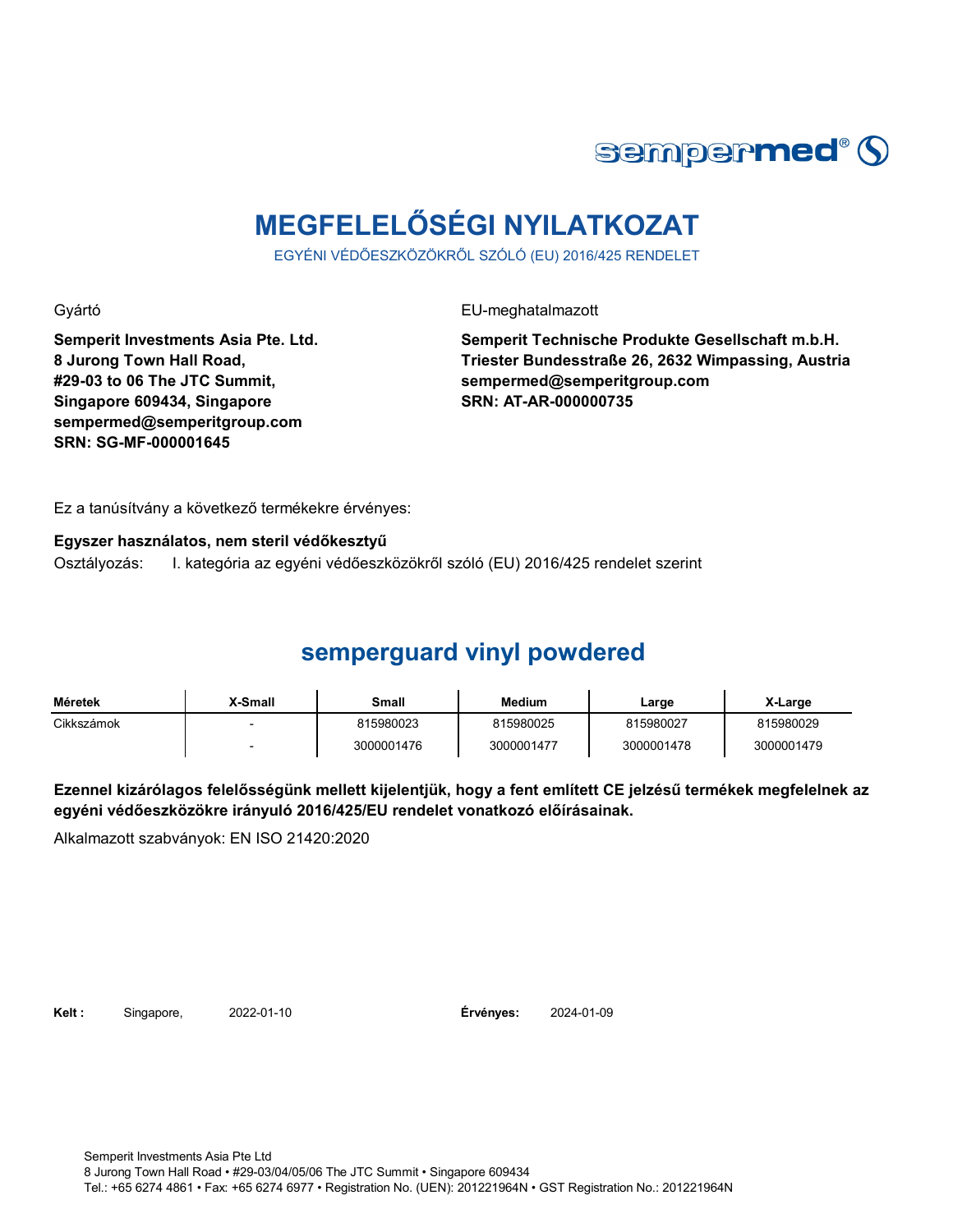

## **IZJAVA O SKLADNOSTI**

UREDBA (EU) 2016/425 ZA OSEBNO VAROVALNO OPREMO

Proizvajalec **Proizvajalec** Pooblaščen zastopnik EU

**Semperit Investments Asia Pte. Ltd. 8 Jurong Town Hall Road, #29-03 to 06 The JTC Summit, Singapore 609434, Singapore sempermed@semperitgroup.com SRN: SG-MF-000001645**

**Semperit Technische Produkte Gesellschaft m.b.H. Triester Bundesstraße 26, 2632 Wimpassing, Austria sempermed@semperitgroup.com SRN: AT-AR-000000735**

To potrdilo velja za naslednje izdelke:

**Nesterilne zaščitne rokavice za enkratno uporabo** Klasifikacija: Kategorija I v skladu z Uredbo OVO (EU) 2016/425

## **semperguard vinyl powdered**

| Velikosti         | X-Small | Small      | <b>Medium</b> | Large      | X-Large    |
|-------------------|---------|------------|---------------|------------|------------|
| Stevilke izdelkov |         | 815980023  | 815980025     | 815980027  | 815980029  |
|                   |         | 3000001476 | 3000001477    | 3000001478 | 3000001479 |

**S to izključno odgovornostjo izjavljamo, da so zgoraj navedeni izdelki z oznako CE v skladu z bistvenimi zahtevami Uredbe (EU) 2016/425 za osebno varovalno opremo.**

Uporabljeni standardi: EN ISO 21420:2020

**Izdano dne:** Singapore, **Veljavno do:** 2022-01-10 2024-01-09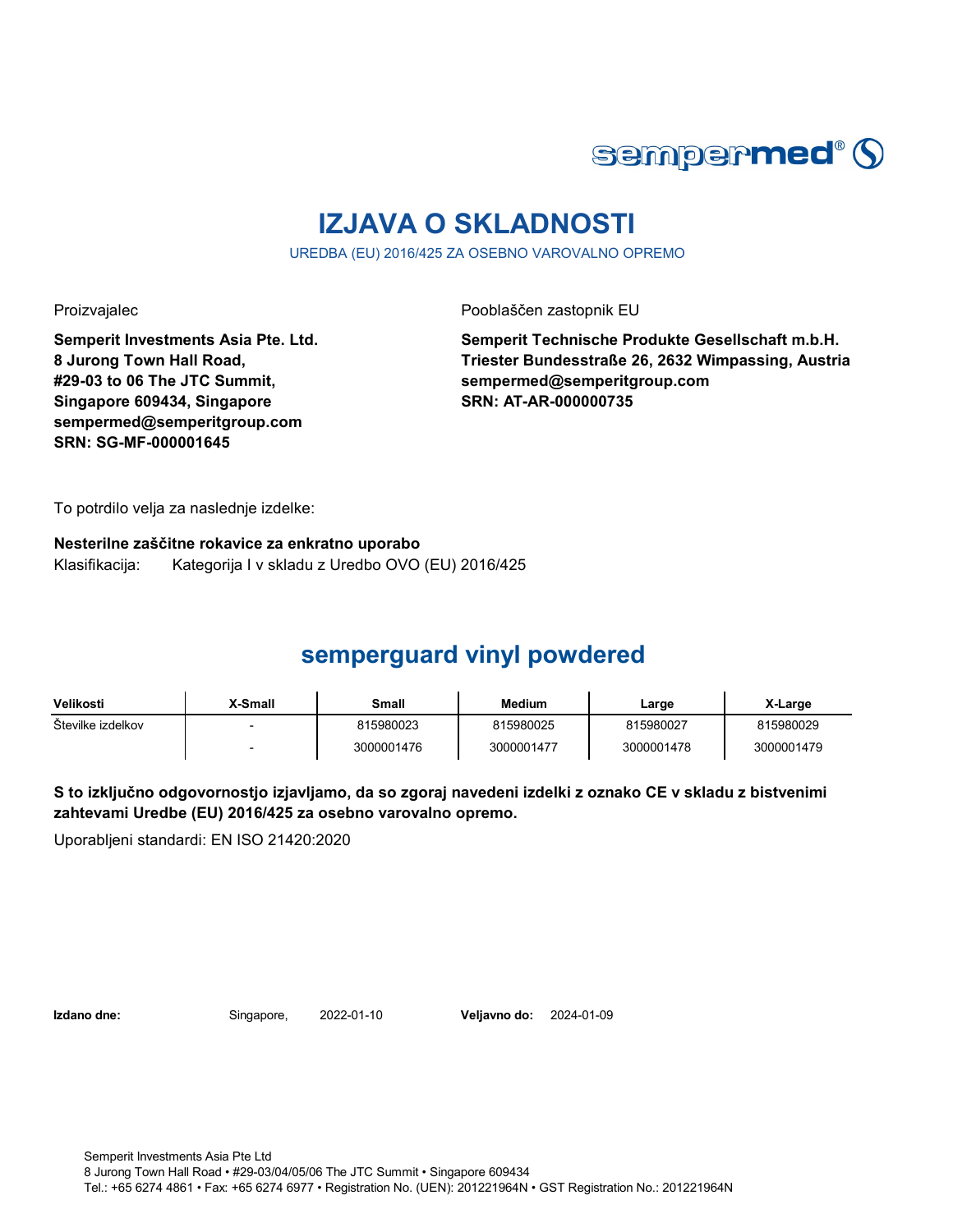

## **IZJAVA O SUKLADNOSTI**

UREDBA (EU) 2016/425 O OSOBNOJ ZAŠTITNOJ OPREMI

Proizvođač **Ovlašteni predstavnik u EU** 

**Semperit Investments Asia Pte. Ltd. 8 Jurong Town Hall Road, #29-03 to 06 The JTC Summit, Singapore 609434, Singapore sempermed@semperitgroup.com SRN: SG-MF-000001645**

**Semperit Technische Produkte Gesellschaft m.b.H. Triester Bundesstraße 26, 2632 Wimpassing, Austria sempermed@semperitgroup.com SRN: AT-AR-000000735**

Ovaj certifikat vrijedi za sljedeće proizvode:

**Nesterilne zaštitne rukavice za jednokratnu uporabu** Klasifikacija: Kategorija I. prema Uredbi o osobnoj zaštitnoj opremi (EU) 2016/425

## **semperguard vinyl powdered**

| Veličine    | X-Small                  | Small      | Medium     | Large      | X-Large    |
|-------------|--------------------------|------------|------------|------------|------------|
| Br. artikla |                          | 815980023  | 815980025  | 815980027  | 815980029  |
|             | $\overline{\phantom{0}}$ | 3000001476 | 3000001477 | 3000001478 | 3000001479 |

**Ovim putem izjavljujemo pod punom odgovornošću da su prethodno navedeni proizvodi s CE oznakom sukladni s mjerodavnim odredbama Uredbe (EU) 2016/425 o osobnoj zaštitnoj opremi.**

Primijenjene norme: EN ISO 21420:2020

**Izdano dana:** Singapore, 2022-01-10

**Vrijedi do:** 2024-01-09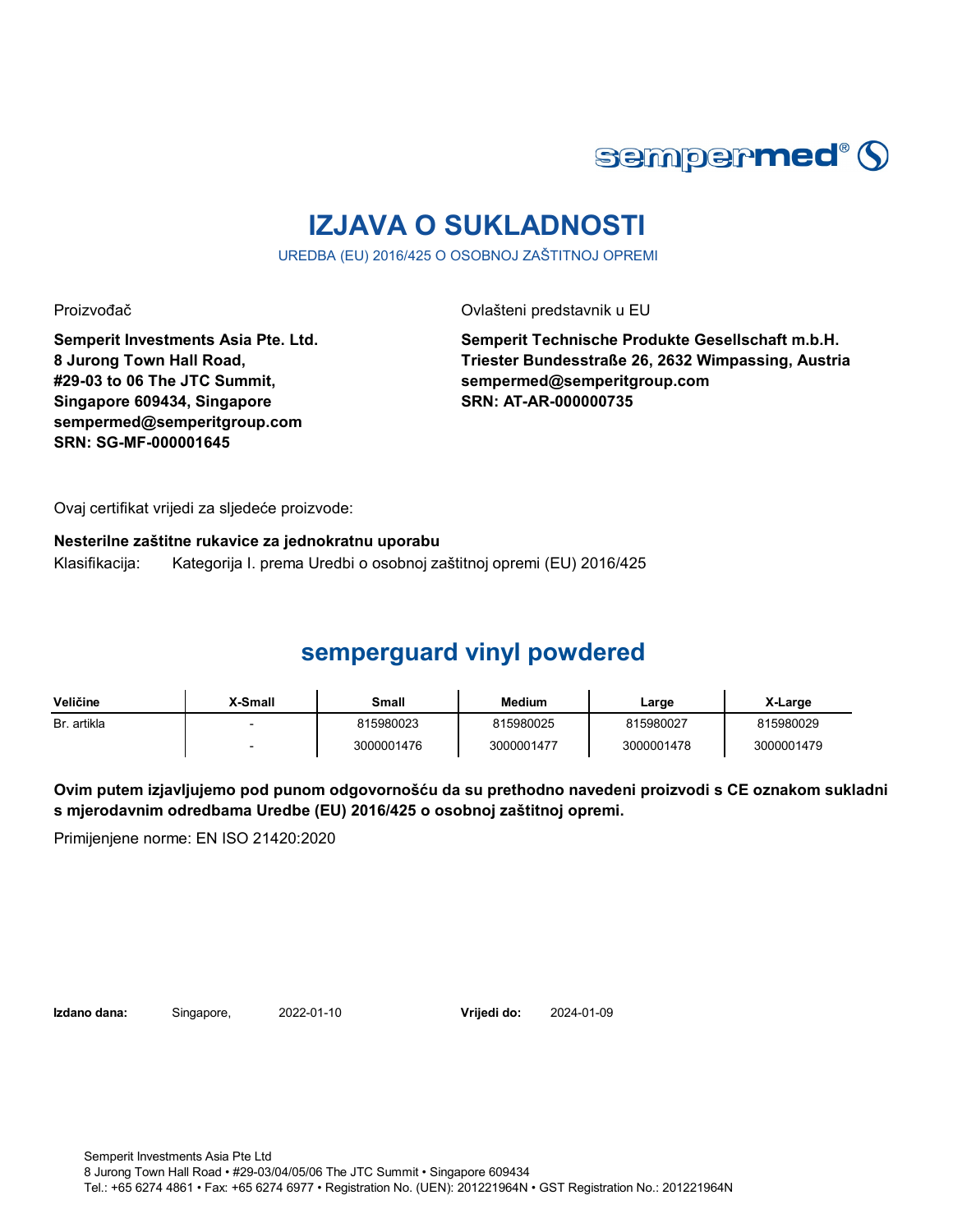

## **DEKLARACJA ZGODNOŚCI**

ROZPORZĄDZENIE W SPRAWIE ŚRODKÓW OCHRONY INDYWIDUALNEJ (UE) 2016/425

Producent **Autoryzowany przedstawiciel w UE** 

**Semperit Investments Asia Pte. Ltd. 8 Jurong Town Hall Road, #29-03 to 06 The JTC Summit, Singapore 609434, Singapore sempermed@semperitgroup.com SRN: SG-MF-000001645**

**Semperit Technische Produkte Gesellschaft m.b.H. Triester Bundesstraße 26, 2632 Wimpassing, Austria sempermed@semperitgroup.com SRN: AT-AR-000000735**

Niniejszy certyfikat obowiązuje w odniesieniu do następującego produktu:

**Niesterylne rękawice ochronne jednorazowego użytku**

Klasyfikacja: Kategoria I zgodnie z rozporządzeniem (UE) 2016/425 w sprawie środków ochrony indywidualnej

## **semperguard vinyl powdered**

| Rozmiarv         | ,X-Small | Small      | <b>Medium</b> | Large      | X-Large    |
|------------------|----------|------------|---------------|------------|------------|
| Numery artykułów |          | 815980023  | 815980025     | 815980027  | 815980029  |
|                  |          | 3000001476 | 3000001477    | 3000001478 | 3000001479 |

**Na własną odpowiedzialność oświadczamy niniejszym, że opisany powyżej produkt z oznakowaniem CE jest zgodny z obowiązującymi przepisami rozporządzenia (UE) 2016/425 w sprawie środków ochrony indywidualnej.**

Zastosowane normy: EN ISO 21420:2020

Data wydania: Singapore, 2022-01-10

Data ważności: 2024-01-09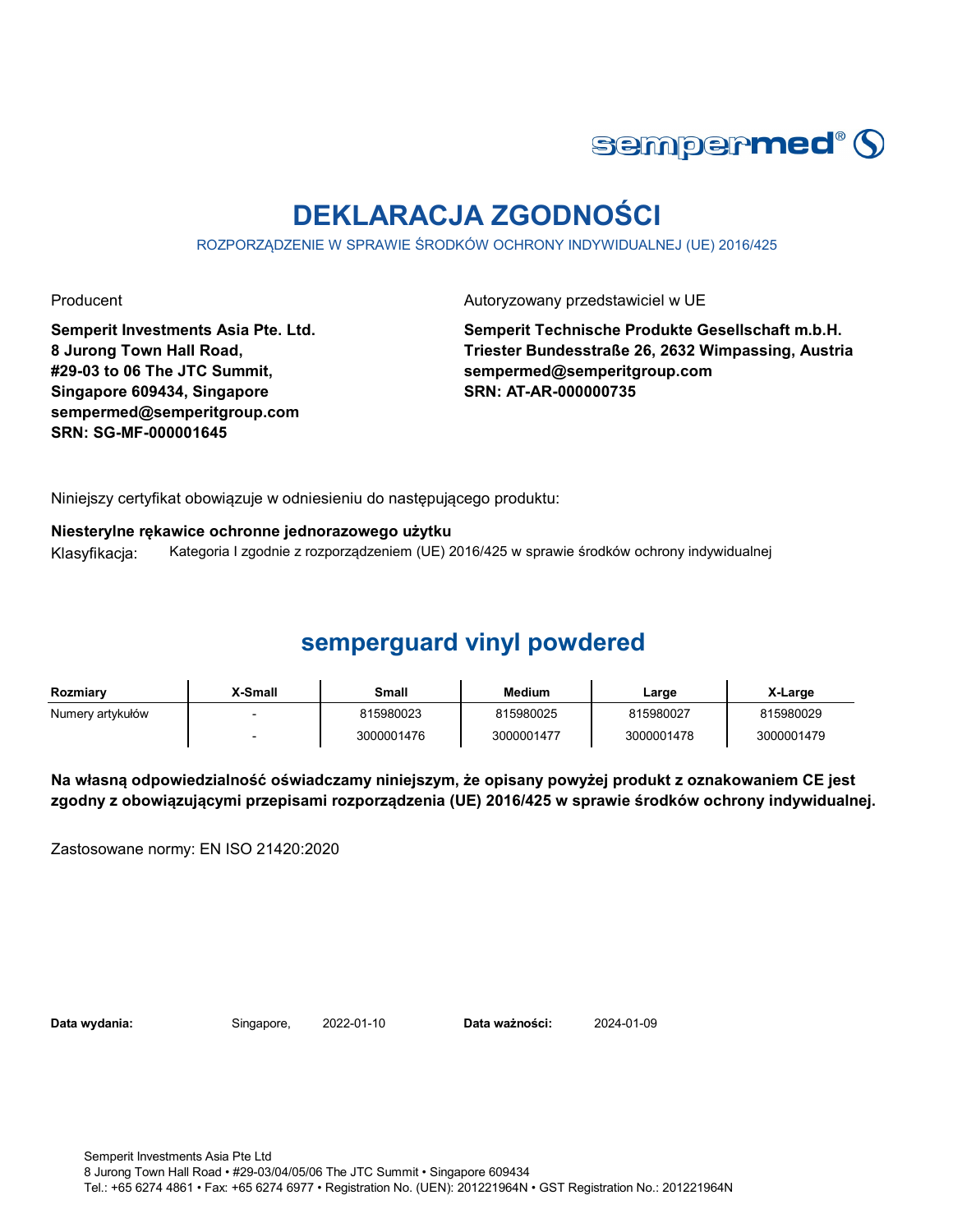

## **DECLARAȚIE DE CONFORMITATE**

REGULAMENTULUI (EU) 2016/425 PENTRU ECHIPAMENTUL PERSONAL DE PROTECȚIE

Producător **Producător** Persoană împuternicită EU

**Semperit Investments Asia Pte. Ltd. 8 Jurong Town Hall Road, #29-03 to 06 The JTC Summit, Singapore 609434, Singapore sempermed@semperitgroup.com SRN: SG-MF-000001645**

**Semperit Technische Produkte Gesellschaft m.b.H. Triester Bundesstraße 26, 2632 Wimpassing, Austria sempermed@semperitgroup.com SRN: AT-AR-000000735**

Acest certificat este valabil pentru următoarele produse:

#### **Mânușă de protecție nesterilă de unică folosință**

clasificare: Categoria I conform ordonanței EPP (EU) 2016/425

### **semperguard vinyl powdered**

| mărimi               | X-Small | Small      | <b>Medium</b> | Large      | X-Large    |
|----------------------|---------|------------|---------------|------------|------------|
| Numerele de articole |         | 815980023  | 815980025     | 815980027  | 815980029  |
|                      |         | 3000001476 | 3000001477    | 3000001478 | 3000001479 |

**Prin prezenta confirmăm preluând toată responsabilitatea că produsele marcate CE indicate mai sus corespund cerințelor de bază (EU) 2016/425 pentru echipamente personale de protecție.**

Normele aplicate: EN ISO 21420:2020

**Eliberat la data de:** Singapore, 2022-01-10

Valabil până în: 2024-01-09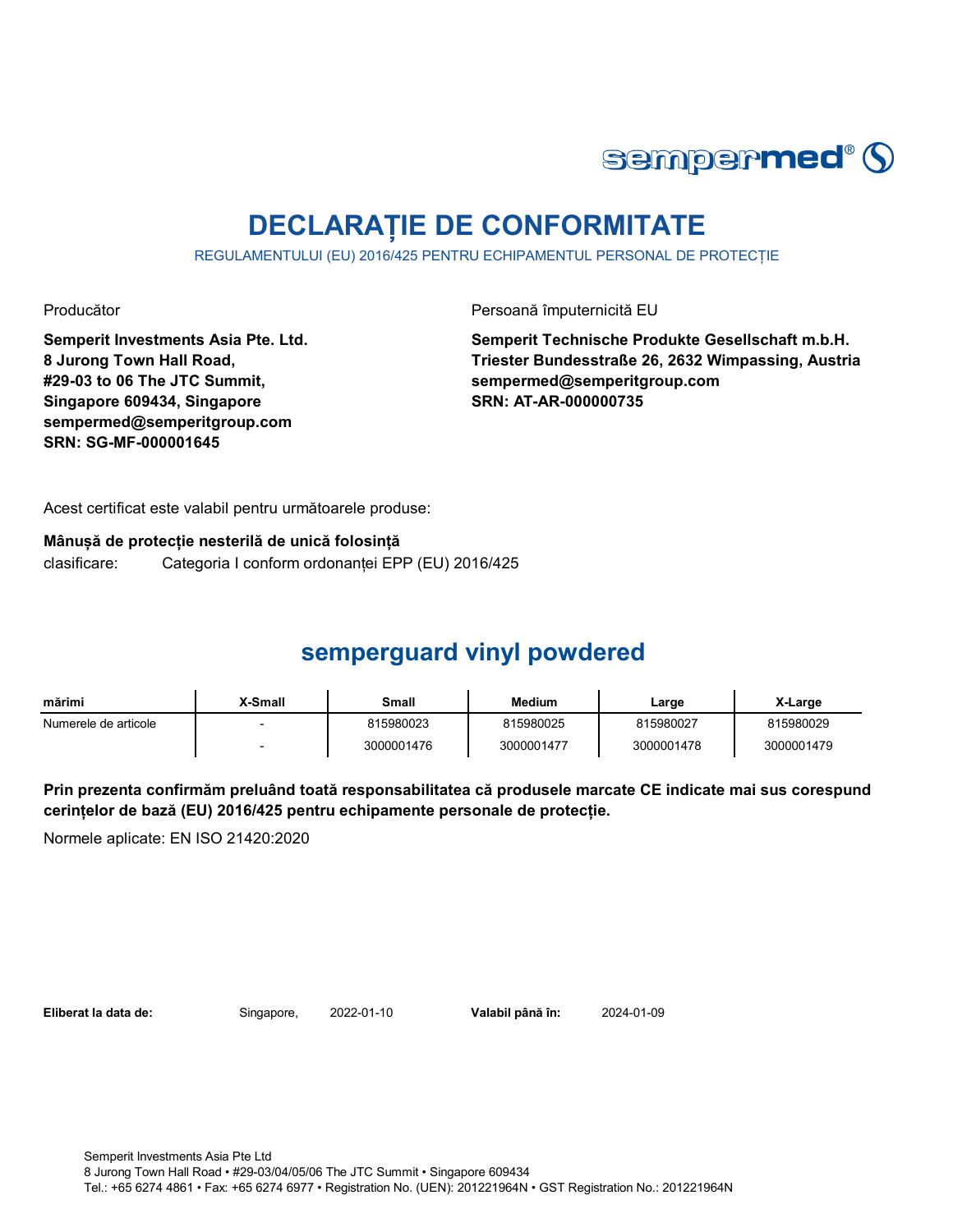

## **ΔΗΛΩΣΗ ΣΥΜΜΟΡΦΩΣΗΣ**

ΚΑΝΟΝΙΣΜΟΣ (ΕΕ) 2016/425 ΠΕΡΙ ΜΕΣΩΝ ΑΤΟΜΙΚΗΣ ΠΡΟΣΤΑΣΙΑΣ

Κατασκευαστής Γεριοδοτημένος αντιπρόσωπος στην ΕΕ

**Semperit Investments Asia Pte. Ltd. 8 Jurong Town Hall Road, #29-03 to 06 The JTC Summit, Singapore 609434, Singapore sempermed@semperitgroup.com SRN: SG-MF-000001645**

**Semperit Technische Produkte Gesellschaft m.b.H. Triester Bundesstraße 26, 2632 Wimpassing, Austria sempermed@semperitgroup.com SRN: AT-AR-000000735**

Το παρόν πιστοποιητικό ισχύει για τα ακόλουθα προϊόντα:

**Μη αποστειρωμένο προστατευτικό γάντι μιας χρήσης**

Ταξινόμηση: Κατηγορία I σύμφωνα με τον Κανονισμό (ΕΕ) 2016/425 περί ΜΑΠ

## **semperguard vinyl powdered**

| Μενέθη            | X-Small | Small      | <b>Medium</b> | Large      | X-Large    |
|-------------------|---------|------------|---------------|------------|------------|
| Αριθμοί προϊόντος |         | 815980023  | 815980025     | 815980027  | 815980029  |
|                   |         | 3000001476 | 3000001477    | 3000001478 | 3000001479 |

**Δια του παρόντος βεβαιώνουμε υπεύθυνα ότι τα ανωτέρω προϊόντα με σήμανση CE ικανοποιούν τις εφαρμοστέες διατάξεις του Κανονισμού (ΕΕ) 2016/425 περί μέσων ατομικής προστασίας.**

Εφαρμοζόμενα πρότυπα: EN ISO 21420:2020

**Εκδόθηκε : Singapore, 2022-01-10 <b>Ισχύει έως:** 2024-01-09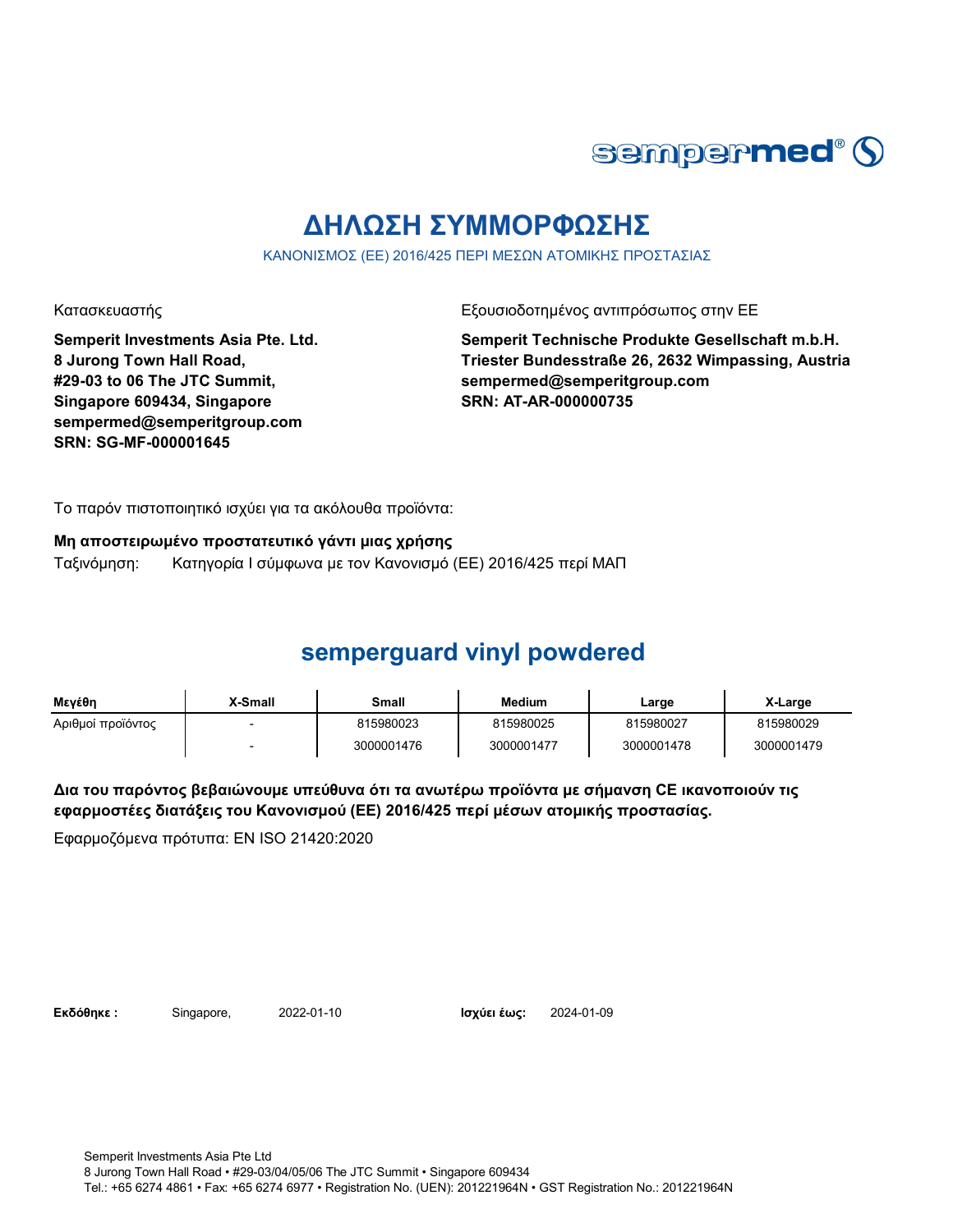

## **ДЕКЛАРАЦИЯ ЗА СЪВМЕСТИМОСТ НА**

РЕГЛАМЕНТ (EU) 2016/425 ЗА ЛИЧНИТЕ ПРЕДПАЗНИ СРЕДСТВА

**Semperit Investments Asia Pte. Ltd. 8 Jurong Town Hall Road, #29-03 to 06 The JTC Summit, Singapore 609434, Singapore sempermed@semperitgroup.com SRN: SG-MF-000001645**

Производител Упълномощен представител в ЕС

**Semperit Technische Produkte Gesellschaft m.b.H. Triester Bundesstraße 26, 2632 Wimpassing, Austria sempermed@semperitgroup.com SRN: AT-AR-000000735**

Настоящият сертификат важи за следните продукти:

**Нестерилна предпазна ръкавица за еднократна употреба** Класификация: Категория I съгл. Регламент за ЛПС (EU) 2016/425

## **semperguard vinyl powdered**

| Размери              | X-Small | Small      | Medium     | Large      | X-Large    |
|----------------------|---------|------------|------------|------------|------------|
| Номера на артикулите |         | 815980023  | 815980025  | 815980027  | 815980029  |
|                      |         | 3000001476 | 3000001477 | 3000001478 | 3000001479 |

**С настоящето потвърждаваме при самостоятелна отговорност, че горепосочените продукти с маркировка СЕ съответстват на съществените разпоредби на Регламент (EU) 2016/425 за личните предпазни средства.**

Приложими норми: EN ISO 21420:2020

**Издадено на:** Singapore, 2022-01-10

Важи до: 2024-01-09